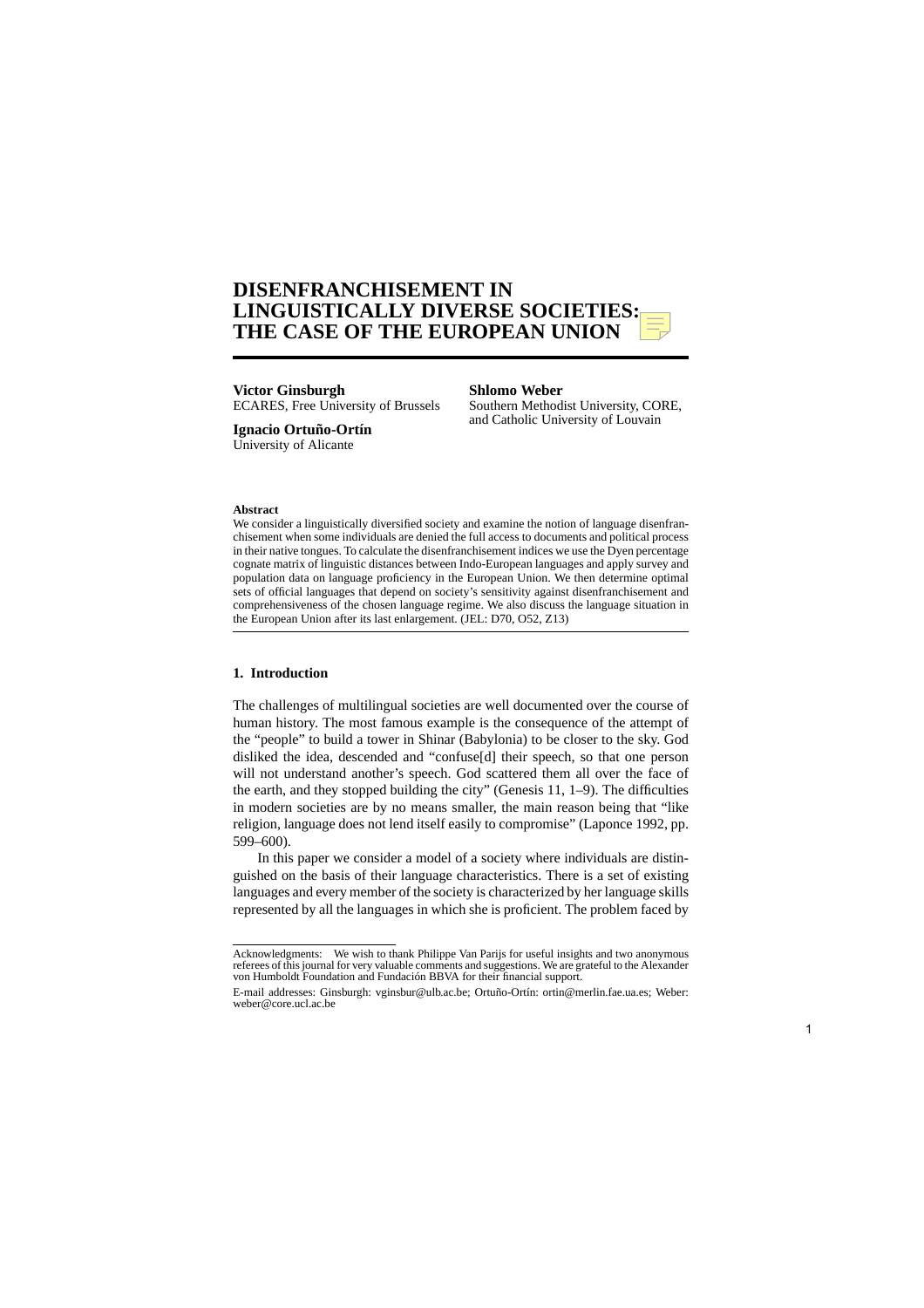the society is to select a subset of languages to be used for translation of official documents, communication between institutions and citizens, debates in official bodies, and so forth.

The choice of official languages may have a major impact on the well-being of some individuals since it will limit their access to laws, rules, and regulations. In some cases, these limitations could even violate the basic principles of the society. For example, in the European Union "citizens must be able to take part in building and maintaining the Union. They have a right to participate on equal terms and must have access to information and legal texts in their national languages that affect their lives" (Schaerer 2003). Article 2.11 of the Amsterdam Treaty allows every citizen of the Union to use his native language in dealing with the official institutions of the EU. Noninclusion of some languages in the set of the official ones goes beyond restrictions on the access to information. It may also alienate groups of individuals whose cultural, societal, and historical values and sensibilities are not represented by the official languages and consequently create "language disenfranchisement." In the context of the European Parliament, "the right of an elected Member to speak, read, and write in his or her own language lies in the heart of Parliament's democratic legitimacy. The case for multilingualism is based not only on fairness to Members, from whichever country they are elected. It is necessary to ensure the support of citizens in all Member states; if Parliament does not recognize their language, it is less likely that citizens will recognize it as being their Parliament" (see Report of Secretary General, document PE 305.269/ BUR/fin, 2001).

However, the cost of services required to maintain a larger number of official languages<sup>1</sup> languages could be quite substantial. Even before the 2004 enlargement the institutions of the European Union were the largest recruiter of interpreters and translators in the world (Cole and Cole 1997, p. 59). In 1999 the total translation and interpretation costs for the Commission alone amounted to 30% of its internal budget (De Swaan 1993; and 2001, p. 172). The basic principles of political accountability and equality among citizens require that all, or at least a substantial part of the full-fledged translation services, will have to be maintained in some of the EU institutions (Council of the European Union, European Council, European Parliament) (Mamadouh 1995, p. 55–56; Council of the European Union 2002). Moreover, a failure to provide translation services by the EU would simply shift the provision of the service to individual countries, leading to duplications that may raise the total cost of services (Mamadouh and Hofman 2001), as well as to divergent translations

<sup>1.</sup> In this paper we use the term "official language" rather than "working language", but the distinction between these two concepts in the EU is not very clear. For example, in their first ever passed Regulation in 1958, the Council of Ministers of the European Community establishes the distinction between the two but no definition is provided. See Mamadouh (1995, p. 4). Currently, the European Union has eleven official and working languages, Danish, Dutch, English, Finnish, French, German, Greek, Italian, Portuguese, Spanish, Swedish, and one treaty language, Irish.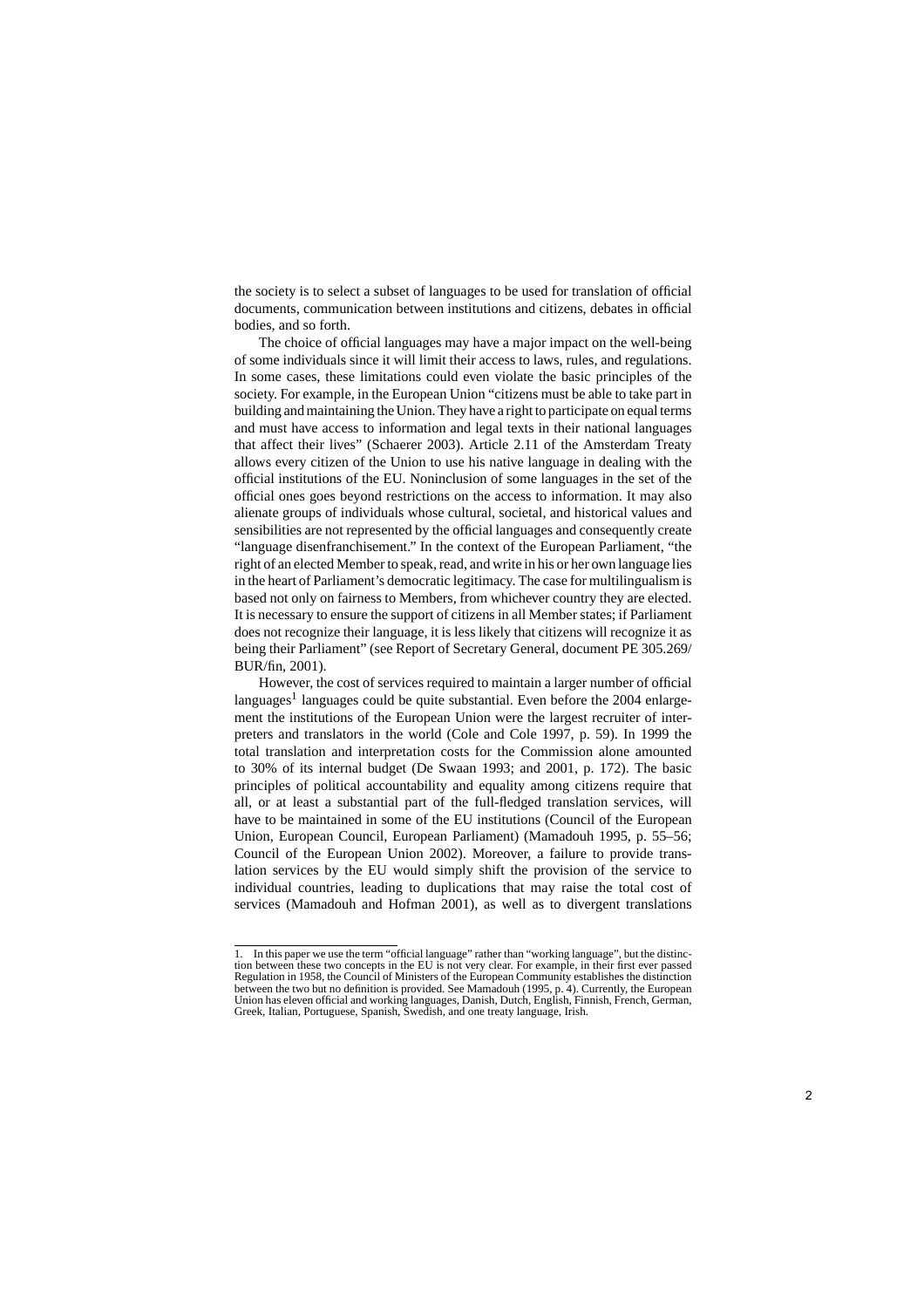and interpretations. The burden of maintaining official languages is not limited to direct costs of translation and interpretation. Communication (De Swaan 2001, p. 173) constitutes an even more serious challenge in societies with a large number of official languages. Translation and interpretation errors as well as the delays caused by translations may end up paralyzing multilateral discussions and negotiations (Mamadouh 1998, p. 8). But more importantly, language is so much associated to local culture that large subsets of the population may become, at best, insensitive, at worst opposed to the political process. As Bretton (1976, p. 447) points out: "Language may be the most explosive issue universally and over time. This mainly because language alone, unlike all other concerns associated with nationalism and ethnocentrism *...* is so closely tied to the individual self. Fear of being deprived of communicating skills seem to rise political passion to a fever pitch."

Unless the set of official languages includes all languages, a linguistically diversified society is bound to face some degree of language disenfranchisement. An important feature of our analysis is that an individual derives her degree of disenfranchisement over the set of official languages as a whole, rather than dissecting it into preferences over single languages and we define the preferences of every member of the society over all subsets of languages. This has important implications on the selection of optimal sets of official languages. For example, there are more citizens in the EU who speak German than French. However, this fact alone does not necessarily support the choice of German over French as one of the official languages. Indeed, the number of EU citizens who speak both English and French is larger than the number of those who speak English and German. Thus, preferences over larger sets of languages, especially those including English, could be more relevant and informative than preferences over single languages.

We calculate disenfranchisement using two alternative methods. One is dichotomous: An individual is disenfranchised if she speaks no official language; she is not if she speaks at least one official language. This assumption can be challenged: If an individual does not speak any official language, some of them may have common roots with her native tongue that would reduce the degree of her disenfranchisement. Indeed, consider a citizen who speaks only Portuguese and compare her attitude towards two potential sets of official languages, containing respectively Spanish or German. Even though our Portuguese citizen speaks none of these, given the cultural and linguistic proximity of Portuguese and Spanish, the degree of her linguistic disenfranchisement will be lower if Spanish rather than German is chosen as one of the official languages. This leads to what we call the Dyen<sup>2</sup> disenfranchisement index.

<sup>2.</sup> The term refers to Isidore Dyen who led the research for collecting the data and for computing such distances.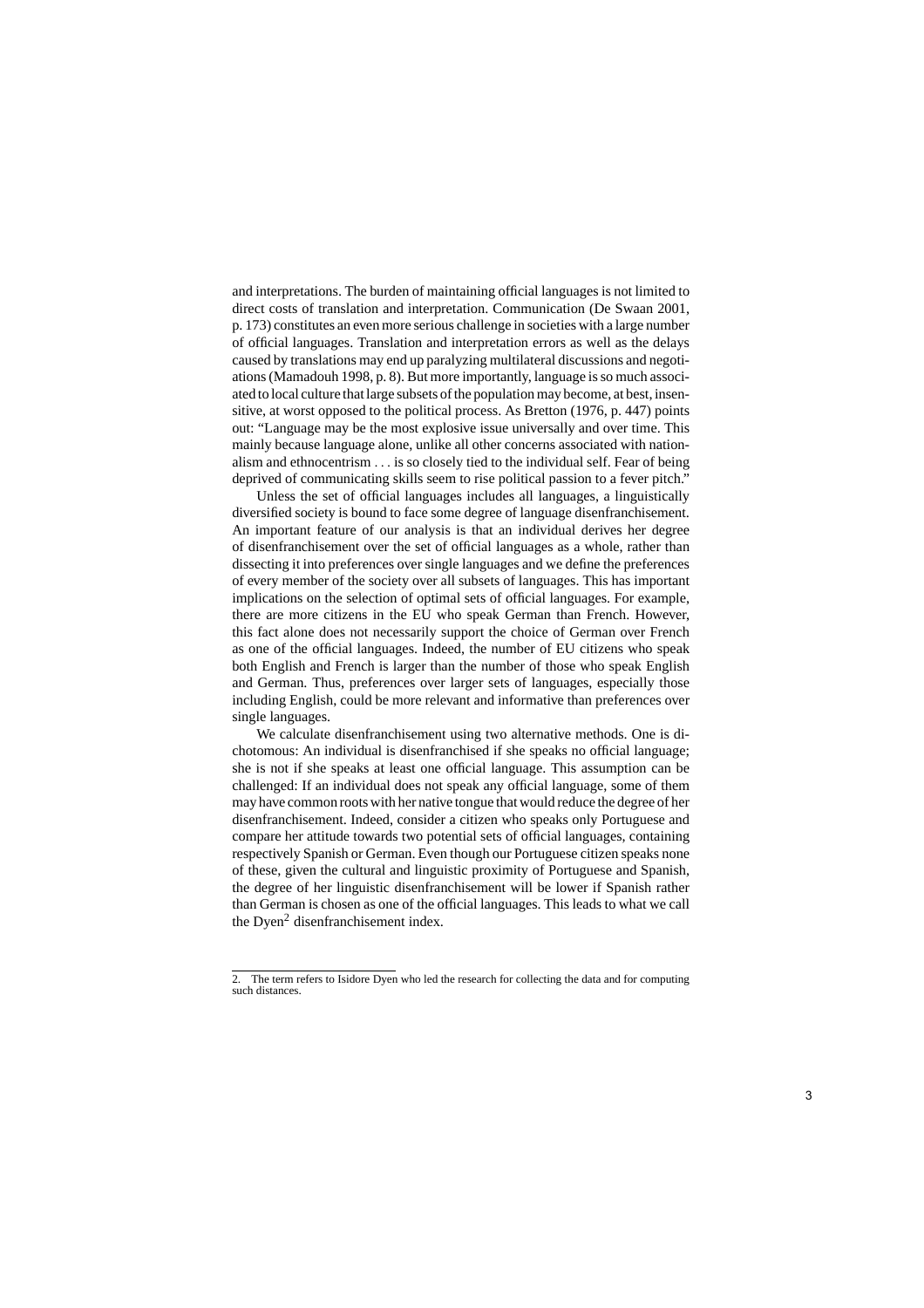Both indices can be computed using two basic data sets on the number of people who do (or do not) speak languages. First, we compute disenfranchisement indices and optimal language sets using country populations and their native language only. To account for multilingual citizens, we also use surveys on language proficiency in each country.

We also examine optimal sets of official languages, which are determined by two parameters. One is the sensitivity of the society towards language disenfranchisement of its members. The other is the degree of comprehensiveness of its language regime, which can take any intermediate form between the following two polar cases. Under full interpretation all documents and discussions in meetings are translated into all languages. Under minimal interpretation, nothing is translated. In practice, the language regime is chosen somewhere between these two extremes. This is already the case in the European Union today, where only some documents are translated into all official languages and the discussions (and translations) in several elected bodies are limited to a small number of languages.

There are other examples: (a) In the European Court of Justice the language of the hearings is chosen by the defendant (among 11 official languages plus Irish) at beginning of the procedure, and the proceedings are translated into French, the permanent working language of the Court; (b) Even though the Commission publishes its official documents in all official languages, its internal working languages are French and English, and to a lesser extent German. See Mamadouh (1998, p. 5); (c) It is often suggested to use some pivotal languages in the Parliament, to which and from which all other languages that are used in the Parliament will be translated.

The paper is organized as follows. In Section 2, we discuss our model and introduce language disenfranchisement indices. Section 3 is devoted to the two important special cases of disenfranchisement indices based on distances between languages: dichotomous disenfranchisement and Dyen disenfranchisement. In Section 4, we compute our indices and show that they lead to similar results. The two main groups of European languages (Latin and Germanic) have to be represented in order to reduce disenfranchisement in the EU15. We extend our analysis to the Union after the enlargement using the population based disenfranchisement indices. In Section 5, we derive the optimal sets of official languages for different values of sensitivity towards language disenfranchisement and comprehensiveness of the language regime. We show that the introduction of the Dyen matrix of linguistic distances has a major impact on our results. In particular, it highlights the importance of Latin languages, such as French, Spanish, or Italian. It may come as a surprise that the pair of two major European languages, English and German, generates more disenfranchisement than Spanish and Dutch. The reason is that proximity dominates the effect of number of native speakers, as in the case of the linguistic closeness of French, Italian, and Portuguese to Spanish, and of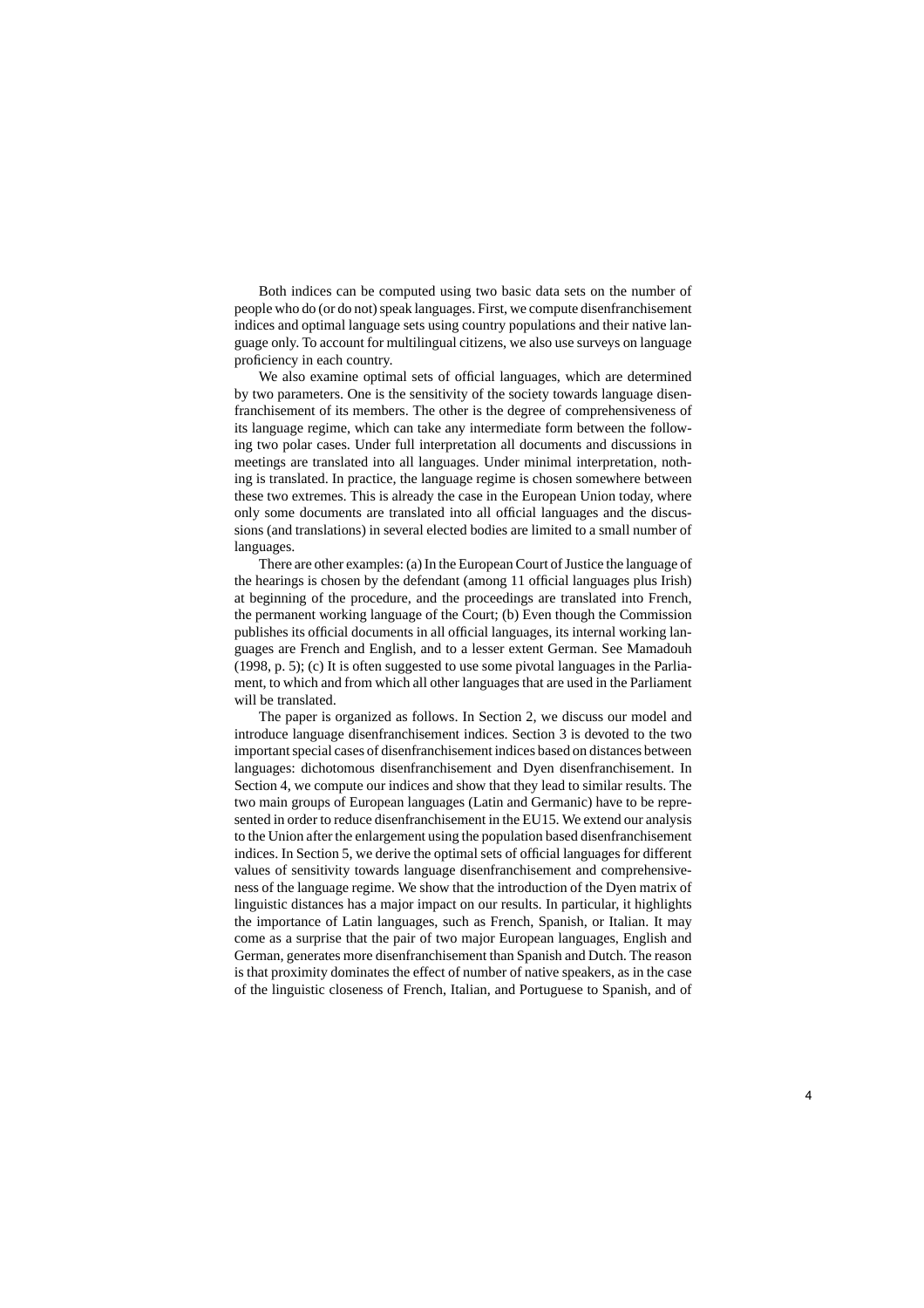Dutch to German. Section 6 contains some concluding remarks. The theoretical derivations utilized in Section 4 are presented in the Appendix.

## **2. The Model**

We consider a *society* N that consists of  $n$  members,<sup>3</sup> who speak different languages from a given set  $\mathcal{L} = \{1, \ldots, L\}$ . For every individual  $i \in N$  we denote by  $P(i)$  the subset of languages in  $\mathcal L$  spoken by  $i^4$ .

Given a set of official languages *T* , those members of the society who speak no language from *T* will be disenfranchised. However, an empty intersection of the sets  $P(i)$  and  $T$  may be insufficient to determine the degree of disenfranchisement of individual *i*. As alluded to in the introduction, a unilingual Portuguese speaker who speaks neither German nor Spanish may prefer the set which contains Spanish. To account for this possibility, we introduce the distance function  $\Gamma$ , defined over pairs of subsets of languages, where  $\Gamma(S, S')$  indicates how "linguistically close" the sets  $S$  and  $S'$  are. Thus, for every set of languages  $T$ , the value  $\Gamma(P(i), T)$ , the distance between the set of languages  $P(i)$  spoken by *i* and the set  $T$ , will be considered as a degree of (individual) language disenfranchisement of individual *i*. Thus, if the set *T* is chosen as the set of official languages, the aggregate disenfranchisement index,  $D^{\Gamma}(T)$ , is defined by:

$$
D^{\Gamma}(T) = \sum_{i \in N} \Gamma(P(i), T).
$$

Note that for every distance function  $\Gamma$ , the disenfranchisement index  $D^{\Gamma}$  decreases if the set of official languages expands:

$$
T \subset S \ \to \ D^{\Gamma}(T) > D^{\Gamma}(S),
$$

where  $T \subset S$  means that the set *T* is contained in the set *S* and is different from *S*. That is, a more inclusive set of official languages reduces disenfranchisement. Thus, if the reduction of disenfranchisement is the only goal of the society, the entire set of languages  $\mathcal L$  would be the unambiguous choice. In this case only individuals who speak no language in  $\mathcal L$  would contribute to disenfranchisement. However, cost considerations for maintaining official languages make the choice of the optimal set more complicated. Denote by  $C(T)$  the cost of maintaining the

<sup>3.</sup> We use the word "society" here in order to encompass communities, regions, countries, continents, or any other political and geographical structure.

<sup>4.</sup> We do not distinguish here between native and nonnative tongues, and, more generally, we do not introduce the degree of command of a certain language, which is anyway very difficult to assess.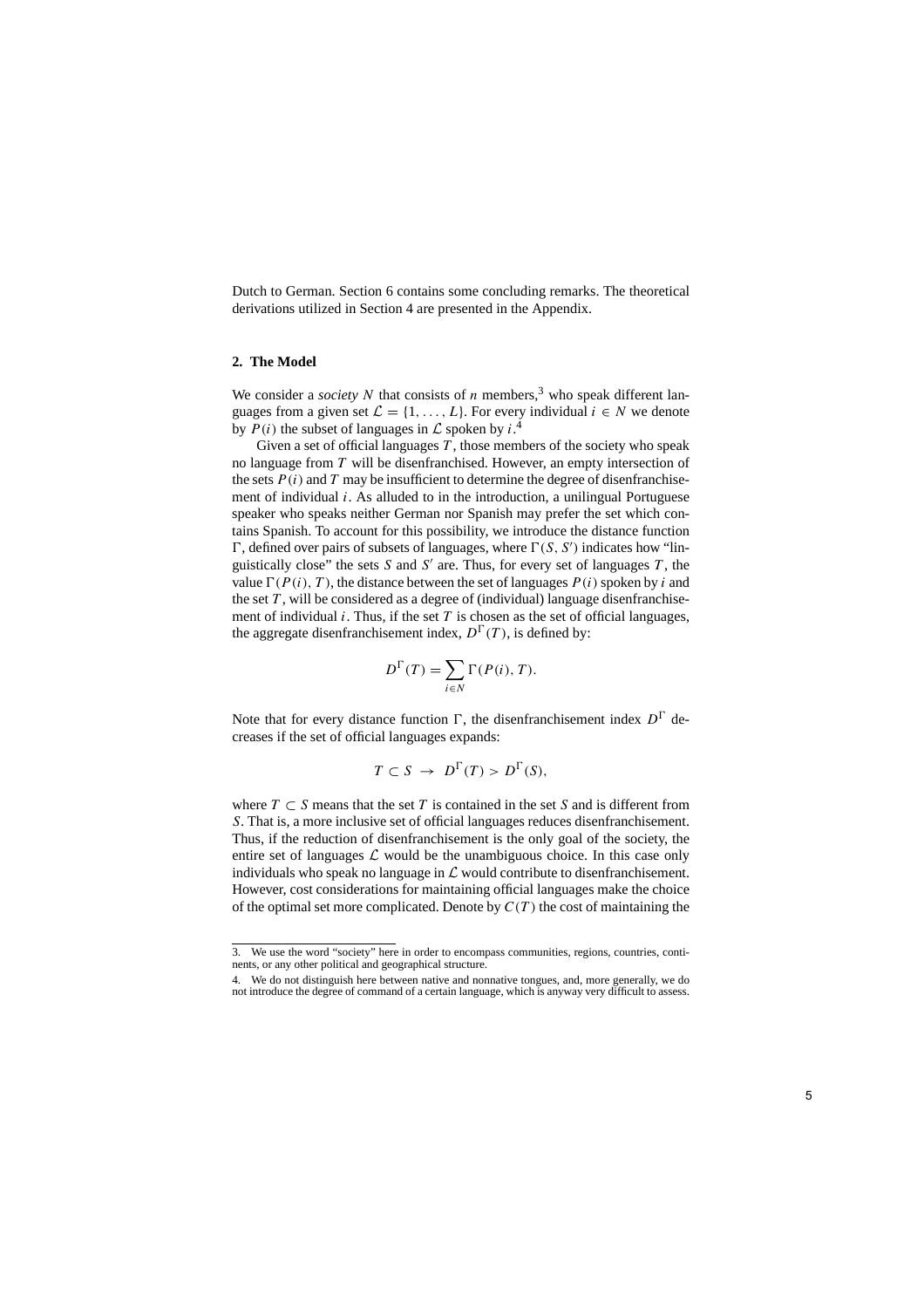set *T* of official languages and assume that the cost function increases if the set of official languages expands:

$$
T \subset S \ \to \ C(T) < C(S).
$$

Thus, there is a trade-off between disenfranchising citizens and the translation, interpretation, and communication costs generated by a large number of languages. Formally, the society's objective is to find a set of languages *T* that minimizes the weighted sum of the total disenfranchisement index  $D^{\Gamma}(T)$  and the cost  $C(T)$ :

$$
\min_{T \subset \mathcal{L}} \alpha D^{\Gamma}(T) + C(T)
$$

where the positive parameter  $\alpha$  represents the society's "sensitivity" parameter attached to members' disenfranchisement.5

Let us turn to a brief examination of the cost function. There are cases in which the proper functioning of official institutions becomes impractical if too many languages are used. Imagine a meeting where every participant speaks his own language without being understood by the majority of other participants. This generates a cost function whose values are prohibitively high if the number of official languages exceeds a certain threshold. But even if this is not the case, the total cost of sustaining several languages depends on the nature of the language regime imposed by the society. Assume that there is a fixed cost *c* generated by translation, interpretation, communication, and printing of all documents between any two official languages and that there is a uniform stream of demands from all languages. Under a "full interpreting regime" that requires every important document to exist in all official languages, the total cost of sustaining *k* languages would be given by  $ck^2$ . If the society adopts a "minimal standard interpreting" regime," that requires no translation into any other official language, the total cost of sustaining *k* languages will be *ck*. The society can also adopt an "intermediate standard interpreting regime," in which case the cost would take values  $ck^{\beta}$ , where  $1 < \beta < 2$ . To accommodate various language regimes, we assume that  $C(T) = c|T|^{\beta}$ , where |*T*| stands for the cardinality of the set *T*, and the parameter  $\beta$  (1  $\leq \beta \leq$  2) represents the degree of comprehensiveness of the language regime, including two polar cases  $\beta = 1$  and  $\beta = 2$ . Without loss of generality, we set  $c = 1$ . Then the society's problem is to choose T that solves

$$
\min_{T \subset \mathcal{L}} G^{\Gamma}(T, \alpha, \beta) \tag{1}
$$

See also Grin (2003) who argues that there must be an optimum, since "it is reasonable to assume that the benefits of diversity increase at a decreasing rate, while its costs increase at an increasing rate." As one of the referees has suggested, along these lines one can introduce a societal objective function that is strictly concave, rather than linear, in  $D^{\Gamma}(T)$ . In our attempt to keep this analysis as simple as possible, we leave this extension to the future research.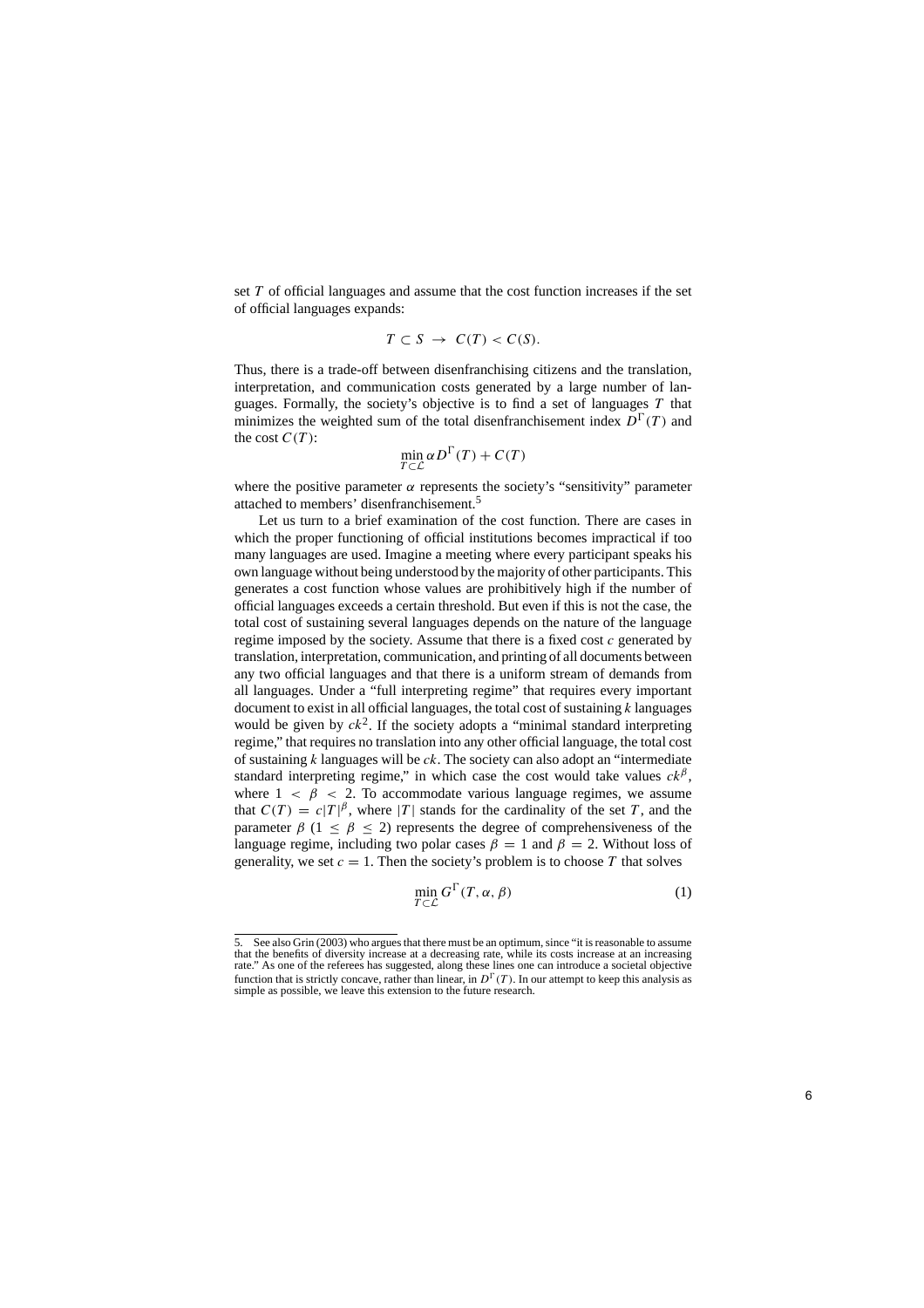where

$$
G^{\Gamma}(T,\alpha,\beta) \equiv \alpha D^{\Gamma}(T) + |T|^{\beta}.
$$
 (2)

The following proposition is straightforward.

PROPOSITION 1. *(i) The function*  $G^{\Gamma}(T, \alpha, \cdot)$  *is increasing in β for every T and α. That is, raising the standard of the interpreting regime increases society's language costs. (ii) The function*  $G^{\Gamma}(T, \cdot, \beta)$  *is increasing in*  $\alpha$  *for every*  $T$ *and β.*

For every *α* and *β*, let the solutions of problem (1) be denoted by  $T^{\Gamma}(\alpha, \beta)$  and assume that they are well defined. We have the following observation:

PROPOSITION 2. *There exists*  $\alpha^*$  *such that*  $T^{\Gamma}(\alpha, \beta) = \mathcal{L}$  for every  $1 \leq \beta \leq 2$ *whenever*  $\alpha > \alpha^*$ *. That is, if the society exhibits a sufficiently high degree of intolerance to disenfranchisement, no language should be excluded from the list of official languages.*

Note that the second term in equation (2) depends only on the number of languages in *T* . Thus, if the examination is restricted to sets of languages that consist of  $k \leq L$  elements, the task is reduced to identifying those *k* languages that minimize disenfranchisement.6 Indeed, let *k* be given. Denote

$$
T_k^{\Gamma} = \arg\min_{|T|=k} D^{\Gamma}(T).
$$

Then the optimal set  $T^{\Gamma}(\alpha, \beta)$  is determined by:

$$
T^{\Gamma}(\alpha, \beta) = \arg \min_{k=1,\dots,L} G^{\Gamma}(T_k^{\Gamma}, \alpha, \beta).
$$

In the next section we investigate the solutions of problem (1).

### **3. Dichotomous and Dyen Disenfranchisement Indices**

Let us assume that for any two sets of languages  $S$  and  $S'$ , the distance function  $\Gamma(S, S')$  takes values between 0 and 1 and that  $\Gamma(S, S') = 0$  only if *S* and *S'* contain a common language. If either *S* or *S'* is empty, we set  $\Gamma(S, S') = 1$ . We consider two special cases.

<sup>6.</sup> This is what Van Parijs (2003) calls "the principle of minimal exclusion" for single languages.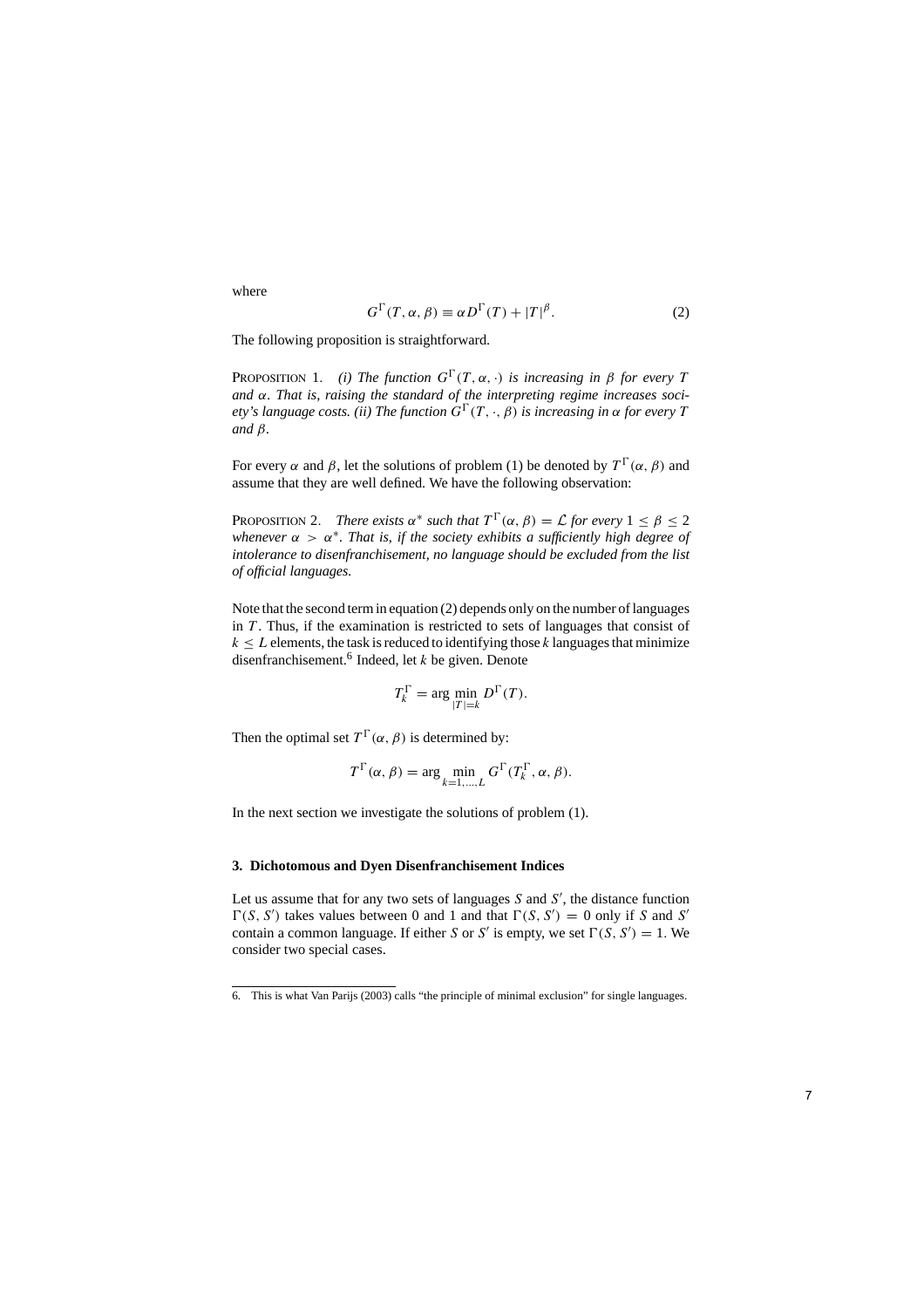#### *3.1. Dichotomous Case*

Here the value of the distance function, denoted  $\Gamma^d(S, T)$ , is equal to 1 for every two sets  $S$  and  $S'$  with an empty intersection. That is,

$$
\Gamma^d(S, S') = \begin{cases} 0 & \text{if } S \cap S' \neq \emptyset \\ 1 & \text{if } S \cap S' = \emptyset. \end{cases}
$$

Given the set of official languages *T*, the only factor in determining the degree of disenfranchisement of individual *i* is whether she speaks a language from *T* or not, and no consideration is given to languages that *i* does not speak. This formulation leads to a dichotomous disenfranchisement index, denoted  $D^d(T)$ , which represents the number of members who do not speak a language in *T* :

$$
D^{d}(T) = \sum_{\{i \in N : P(i) \bigcap T = \emptyset\}} 1.
$$

#### *3.2. Dyen Case*

If an individual speaks at least one official language, she is not disenfranchised, that is, the degree of her disenfranchisement is equal to zero. However, if she speaks none of the official languages, her degree of disenfranchisement may depend on the linguistic proximity between the set of languages that she speaks and the set of official languages. To account for this important feature, we consider the linguistic function  $\Gamma^y$ , derived from the matrix of "percentage cognate" Indo-European languages constructed by Dyen, Kruskal, and Black  $(1992)$ .<sup>7</sup> The matrix consists of the distances  $y(l, m)$  between any two languages  $(l, m) \in \mathcal{L}$ . They take values between 0 and 1, with  $y(l, m) = 0$  if and only if  $l = m$ . For two sets S and S', the value of the linguistic distance function  $\Gamma^{y}(S, S')$  is then determined as the minimal distance between languages in *S* and *T* :

$$
\Gamma^{y}(S, T) = \min_{l \in S, m \in T} y(l, m).
$$

The corresponding Dyen disenfranchisement index  $D^y(T)$  is the sum of Dyen distances between the language sets  $P(i)$  of all members of the society and the set of official languages *T* :

$$
D^{y}(T) = \sum_{\{i \in N: P(i) \bigcap T = \emptyset\}} y(P(i), T).
$$

Since for every  $i$  who speaks a language that belongs to  $T$ , the linguistic distance  $y(P(i))$ , *(T)* is equal to zero, it follows that the Dyen index is, in fact, the sum

<sup>7.</sup> This matrix is actually the inverse to the resemblance function of Greenberg (1956).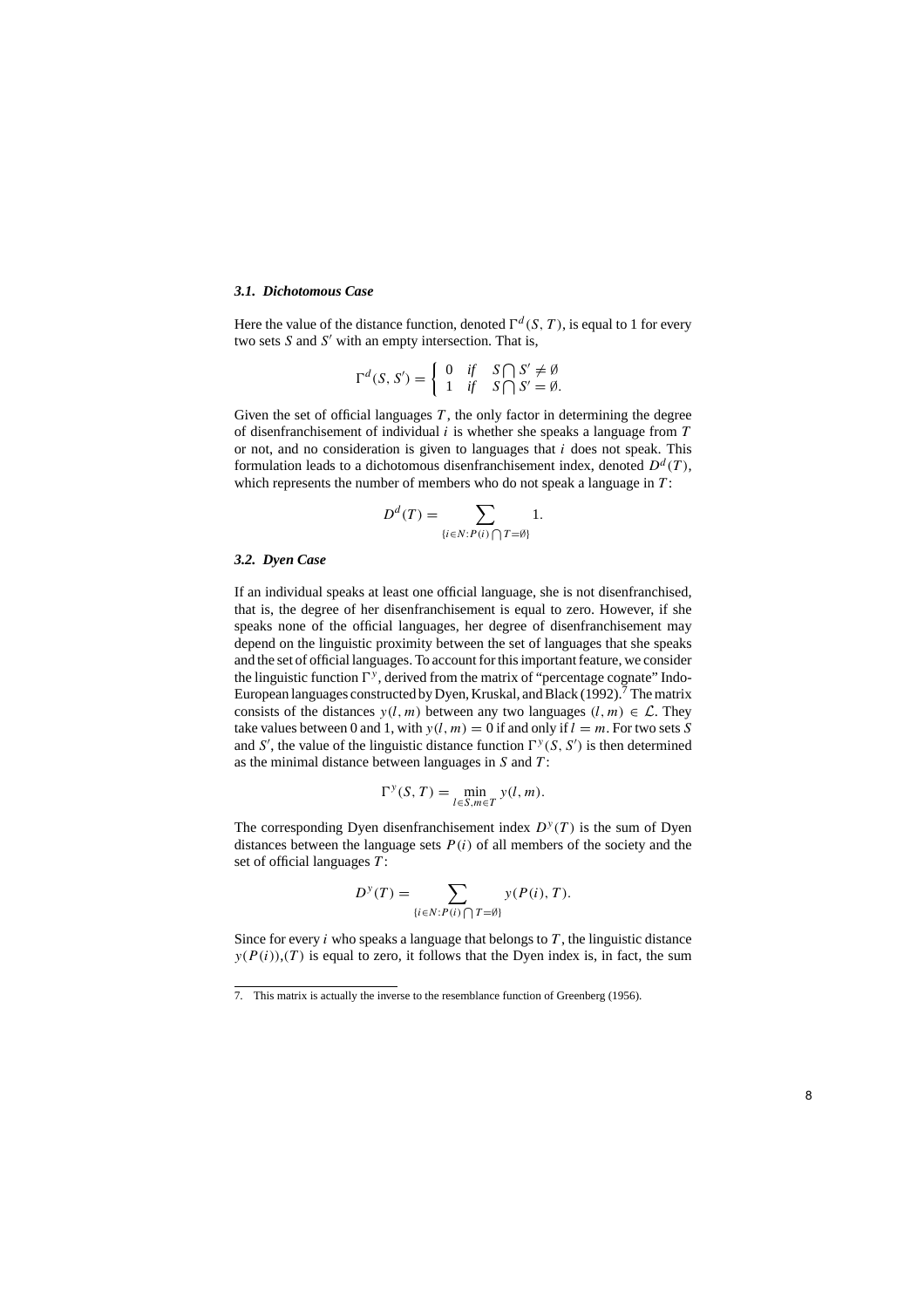| TABLE 1. Disenfranchisement indices. |  |  |  |  |  |  |  |  |
|--------------------------------------|--|--|--|--|--|--|--|--|
| Dichotomous Dve                      |  |  |  |  |  |  |  |  |

|                       | Dichotomous Dyen |             |
|-----------------------|------------------|-------------|
| Survey-based data     | $D_{s}^{d}$      | $D_{s}^{y}$ |
| Population-based data | $D_n^d$          | $D_n^y$     |

of the Dyen linguistic distances between the set  $T$  and the language sets  $P(i)$  for all those individuals who speak no language from *T* . This is in contrast to the dichotomous index that counts them as one.

### **4. Computing Disenfranchisement Indices**

The disenfranchisement indices  $D^d$  and  $D^y$  are computed by using two sets of data. The first is a survey on language proficiency. Since some doubt is often cast on such surveys, we also calculate two indices with respect to native populations of each country. In the latter case we assume, for simplicity, that the entire population of each country (or region, as in the case of Belgium) speaks its unique official language. Our derivations lead to four indices exhibited in Table 1.

### *4.1. Survey-Based Disenfranchisement*

In 2000, the Directorate of Education and Culture of the European Union ordered a survey on languages, that was conducted by INRA (2000). In each of the 15 thenmembers of the EU,  $1,000$  interviews<sup>8</sup> were conducted on the use of languages. The information used in this paper is derived from answers to the following two questions:

- (a) What is your mother tongue? (note to the interviewer: do not probe; do not read [the list of languages] out; if bilingual, state both languages);
- (b) What other languages do you know? (show card (containing a list of languages) $9$  read out; multiple answers possible).

There were four possible choices for (b). We assumed that the first two choices that came to the mind of the person interviewed were the languages that she knew best. There were also questions on whether the knowledge of the language was "very good," "good," or "basic," but we did not take these answers into account, since such qualifications are usually very subjective, vary across individuals, and are therefore not very informative.<sup>10</sup>

<sup>8.</sup> With some minor variations: 1,300 interviews in the UK, 2,000 in Germany, and 600 in Luxembourg.

<sup>9.</sup> Danish, German, French, Italian, Dutch, English, Spanish, Portuguese, Greek, Irish, Swedish, Finnish, Luxembourgish (one of the official languages of Luxembourg), Arabic, Turkish, Chinese, Sign language, Other (specify first and second), and None.

<sup>10.</sup> The examination of language knowledge in this type of surveys is open to a criticism. Nonnative speakers of a language do not use the right idiomatic expressions, mistranslate, misinterpret the real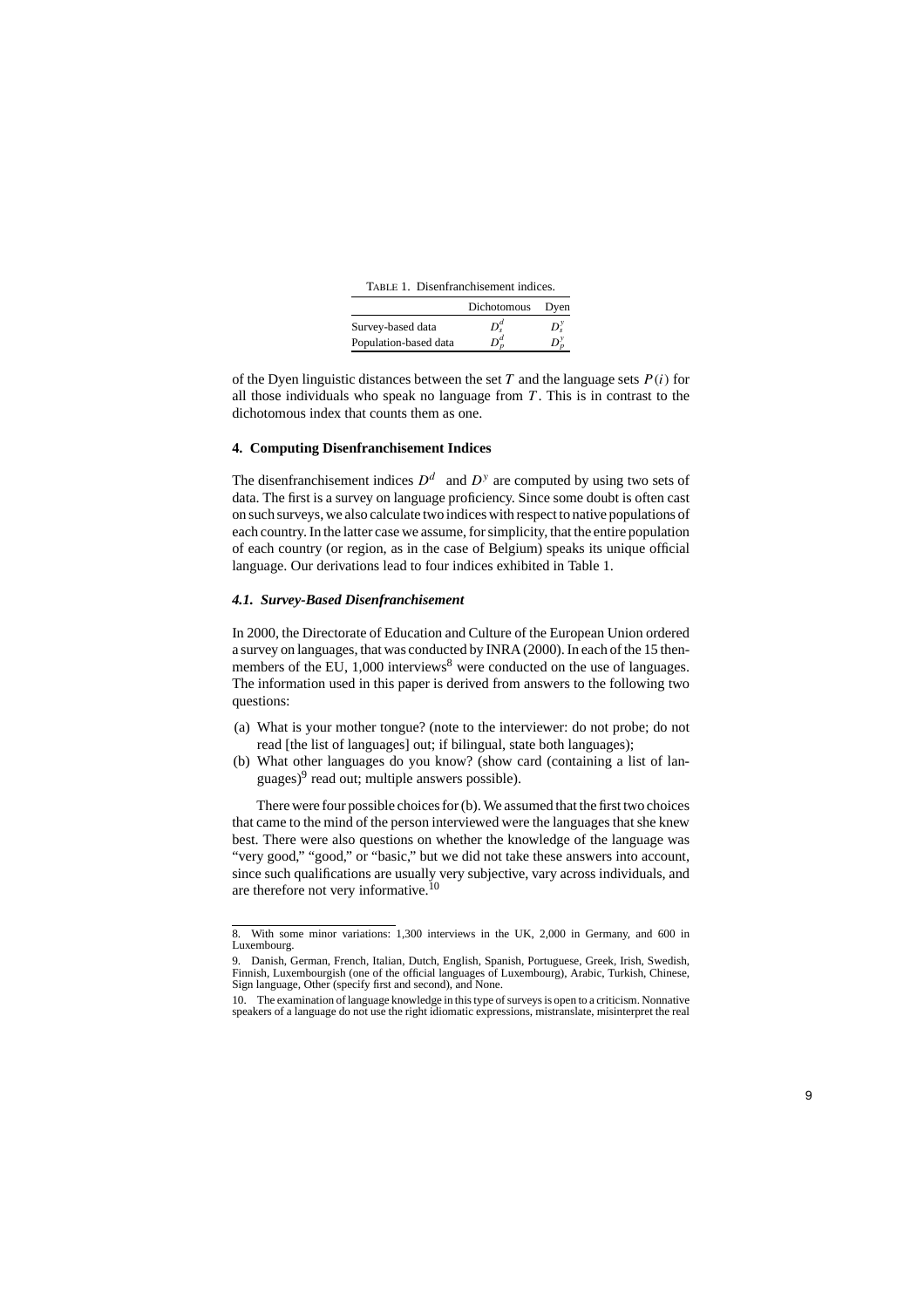| Languages | No. of speakers<br>(in millions) | Languages  | No. of speakers<br>(in millions) |
|-----------|----------------------------------|------------|----------------------------------|
| Е         | 58.7                             | EGF        | 19.2                             |
| G         | 40.9                             | EGI        | 2.1                              |
| F         | 35.4                             | EGS        | 2.0                              |
| I         | 27.1                             | EGD        | 7.9                              |
| S         | 22.4                             | EFI        | 11.5                             |
| D         | 4.2                              | <b>EFS</b> | 13.3                             |
|           |                                  | EFD        | 4.4                              |
| EG        | 37.9                             | EIS        | 1.5                              |
| EF        | 24.7                             | EID        | 0.3                              |
| EI        | 11.4                             | ESD        | 0.1                              |
| ES        | 10.8                             | GFI        | 1.0                              |
| ED        | 2.8                              | <b>GFS</b> | 0.6                              |
| GF        | 2.2                              | GFD        | 2.0                              |
| GI        | $_{0.9}$                         | GIS        | 0.1                              |
| GS        | 0.5                              | GID        | ng                               |
| GD        | 1.1                              | GSD        | ng                               |
| FI        | 7.8                              | FIS        | 0.8                              |
| FS        | 3.6                              | FID        | 0.1                              |
| <b>FD</b> | 1.1                              | FSD        | 0.1                              |
| IS        | 0.4                              | ISD        | ng                               |
| ID        | ng                               |            |                                  |
| SD        | ng                               |            |                                  |

Table 2. Number of EU citizens who know only 1, 2, or 3 languages in  $\mathcal{L}$ .

Notes: "ng" means less than 0 05 million  $E =$  English,  $F =$  French,  $G =$  German,  $I =$ Italian,  $S =$  Spanish, and  $D =$  Dutch

In order to derive disenfranchisement indices, we need some notation. For every subset *T* of the set of languages  $\mathcal{L}$ , we denote by  $n^E(T)$  the number of individuals who speak all languages in *T* and no other language:

$$
n^{E}(T) = |\{i \in N : P(i) = T\}|.
$$

However, the survey results are given in terms of the number of individuals, denoted by  $n^A(T)$ , who speak all the languages in *T* and, possibly, some others:

$$
n^{A}(T) = |\{i \in N : T \subseteq P(i)\}|.
$$

Obviously, for every *T*, the inequality  $n^{E}(T) \leq n^{A}(T)$  holds. The derivation of the values  $n^E(T)$  from those of  $n^A(T)$  is presented in the Appendix.

To adjust the survey results to our framework, we consider the set*N* of the residents of the European Union, and restrict our attention to the set  $\mathcal L$  of six languages

meaning of words or sentences (Piron 1994, p. 67). To be known, a language needs 12,000 hours of study and practice (Piron 1994, p. 79) and a survey like the one we use certainly exaggerates the number of people who speak the language in some depth. Our argument for using the survey is twofold. First, it contains numbers, which are better than the usual guesswork on which discussions on knowledge of languages and the decisions that may follow, are based (Fettes 1991, Piron 1994, p. 69, and Crystal 1997, p. 55–61). Second, this is the most complete and recent data set that exists, and unless one has 15,000 people taking linguistic exams in several languages, it will be difficult to do any better.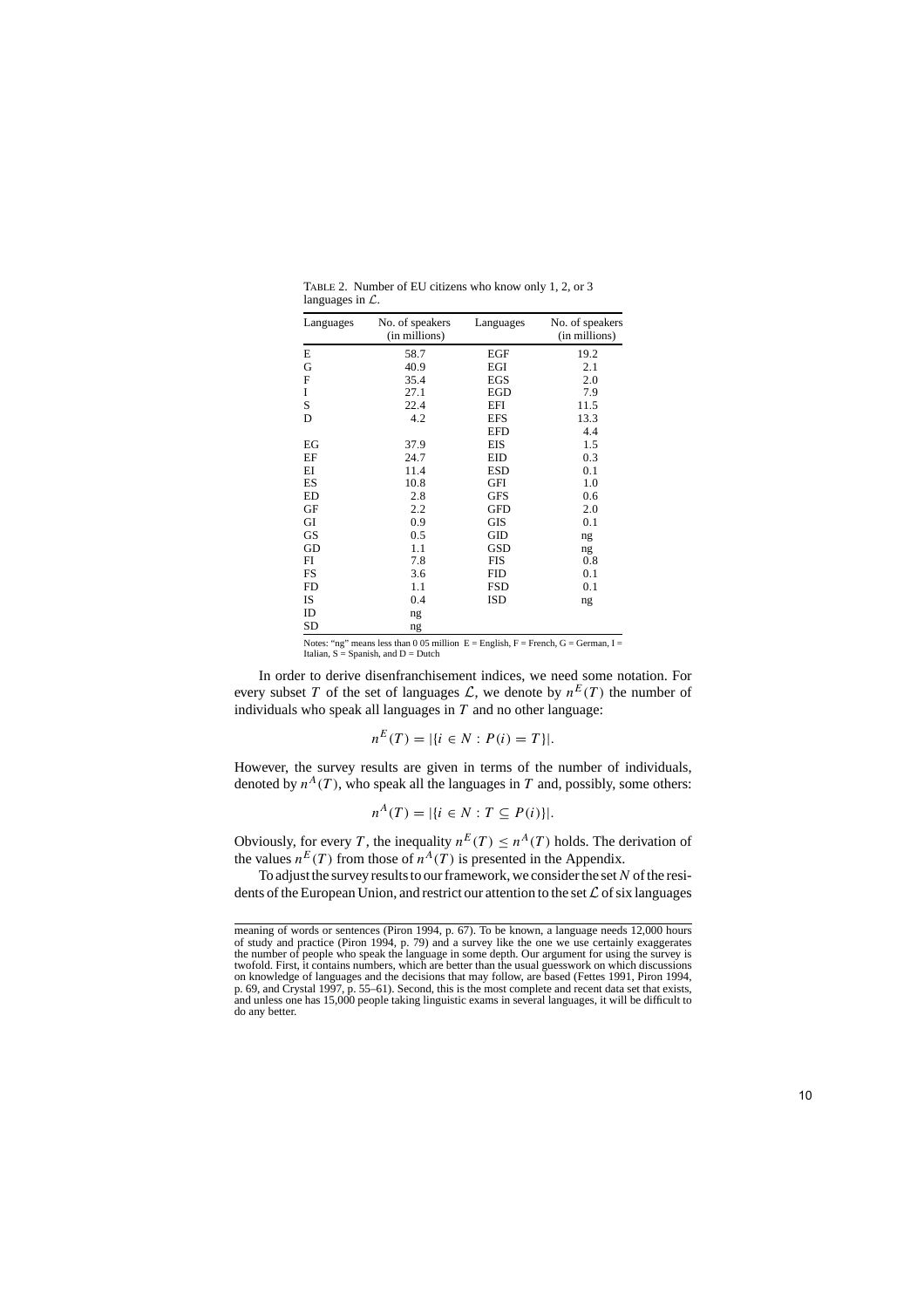Table 3. The Dyen matrix of linguistic distances.

|           | Dk       | D        | E        | F        | G        | Gr       |          | Po       | S        | Sw       |
|-----------|----------|----------|----------|----------|----------|----------|----------|----------|----------|----------|
| Dk        | $\Omega$ | 0.337    | 0.407    | 0.759    | 0.293    | 0.817    | 0.737    | 0.750    | 0.750    | 0.126    |
| D         | 0.337    | $\Omega$ | 0.392    | 0.756    | 0.162    | 0.812    | 0.740    | 0.747    | 0.742    | 0.308    |
| E         | 0.407    | 0.392    | $\Omega$ | 0.764    | 0.422    | 0.838    | 0.753    | 0.760    | 0.760    | 0.411    |
| F         | 0.759    | 0.756    | 0.764    | $\Omega$ | 0.756    | 0.843    | 0.197    | 0.291    | 0.291    | 0.756    |
| G         | 0.293    | 0.162    | 0.422    | 0.756    | $\Omega$ | 0.812    | 0.735    | 0.753    | 0.747    | 0.305    |
| Gr        | 0.817    | 0.812    | 0.838    | 0.843    | 0.812    | $\Omega$ | 0.822    | 0.833    | 0.833    | 0.816    |
| L         | 0.737    | 0.740    | 0.753    | 0.197    | 0.735    | 0.822    | $\Omega$ | 0.227    | 0.212    | 0.741    |
| Po        | 0.750    | 0.747    | 0.760    | 0.291    | 0.753    | 0.833    | 0.227    | $\Omega$ | 0.126    | 0.742    |
| S         | 0.750    | 0.742    | 0.760    | 0.291    | 0.747    | 0.833    | 0.212    | 0.126    | $\Omega$ | 0.747    |
| <b>Sw</b> | 0.126    | 0.308    | 0.411    | 0.756    | 0.305    | 0.816    | 0.741    | 0.742    | 0.747    | $\theta$ |

Notes: Since Finnish is not a Indo-European language, it is not included here Given the linguistic remoteness of Finnish, its Dyen distance to every language in the table was set equal to 1 Dk = Danish, D = Dutch, E = English, F = French,  $G =$  German,  $Gr =$  Greek, It = Italian, Po = Portuguese,  $S =$  Spanish, and Sw = Swedish

This matrix is based on cognate data collected by Isidore Dyen in the 1960s (see IE-DATA1 (at www ntu edu au/education/langs/ielex/IE-DATA1) For each entry from the list of 200 basic meanings selected by Swadesh (1952), and Dyen, Kruskal, and Black (1992) see collected the words used in 95 Indo-European speech varieties (languages and dialects) and classified these into *cognate classes* For a given meaning, such a class contains all the words from different speech varieties, that have an unbroken history of descent from a common ancestral word An entry of this matrix is equal to  $n_{lm}/(n_{lm}^0 + n_{lm})$ , the " percentage cognate" between languages *l* and *m*, where  $n_{lm}$  is the number of meanings for which *l* and *m* are classified as "cognate" and  $n_{lm}^0$  is the number of meanings for which the speech varieties *l* and *m* are "not cognate" (The number of "doubtfully cognate" meanings does not enter into the calculation of such percentages) Note that the higher this number, the more "similar" the two languages Since we use a "distance" matrix, it is more convenient to consider the "percentage of not cognate,"  $y(l, m) = n_m^0/(n_m^0 + n_{lm})$  The diagonal elements *y(l, l)* are set to zero

most widely spoken in the EU before the enlargement: Dutch, English, French, German, Italian, and Spanish. To simplify, we disregard the small group of individuals who know four or more languages and assume that  $n^{E}(T) = n^{A}(T) = 0$  if the set *T* contains more than three languages. By using the derivations relegated to the Appendix, we obtain the values of the functions  $n^E(\cdot)$  given in Table 2. These values allow for the direct derivation of the dichotomous disenfranchisement indices  $D_s^d$  (*T*) (Stroobants 2002; Ginsburgh and Weber forthcoming). Moreover, combining them with the Dyen distance matrix, given in Table 3, Dyen disenfranchisement indices  $D_s^y(T)$  can be easily computed. (Both indices  $D_s^d$ and  $D_s^y$  are given in Table 4.)

#### *4.2. Population-Based Disenfranchisement*

Here we take the extreme assumption that only those citizens who live in a country speak its native language. It is quite obvious that this assumption will negatively affect native languages in less populated countries, and favor native languages in larger countries.<sup>11</sup> Both sets of indices  $D_p^d$  and  $D_p^y$  are presented in Table 4.

It is worthwhile to extend the examination of population-based indices for the ten countries that have joined the Union on May 1, 2004. Detailed results are

<sup>11.</sup> English, for example, is the native language of 62.3 million inhabitants (58.6 in the United Kingdom and 3.7 in Ireland), while German is spoken by 90.1 native speakers (82 million Germans and 8.1 million Austrians). Even French is the native language of more citizens than English (60.4 million Frenchman and 4 million French-speaking Belgians).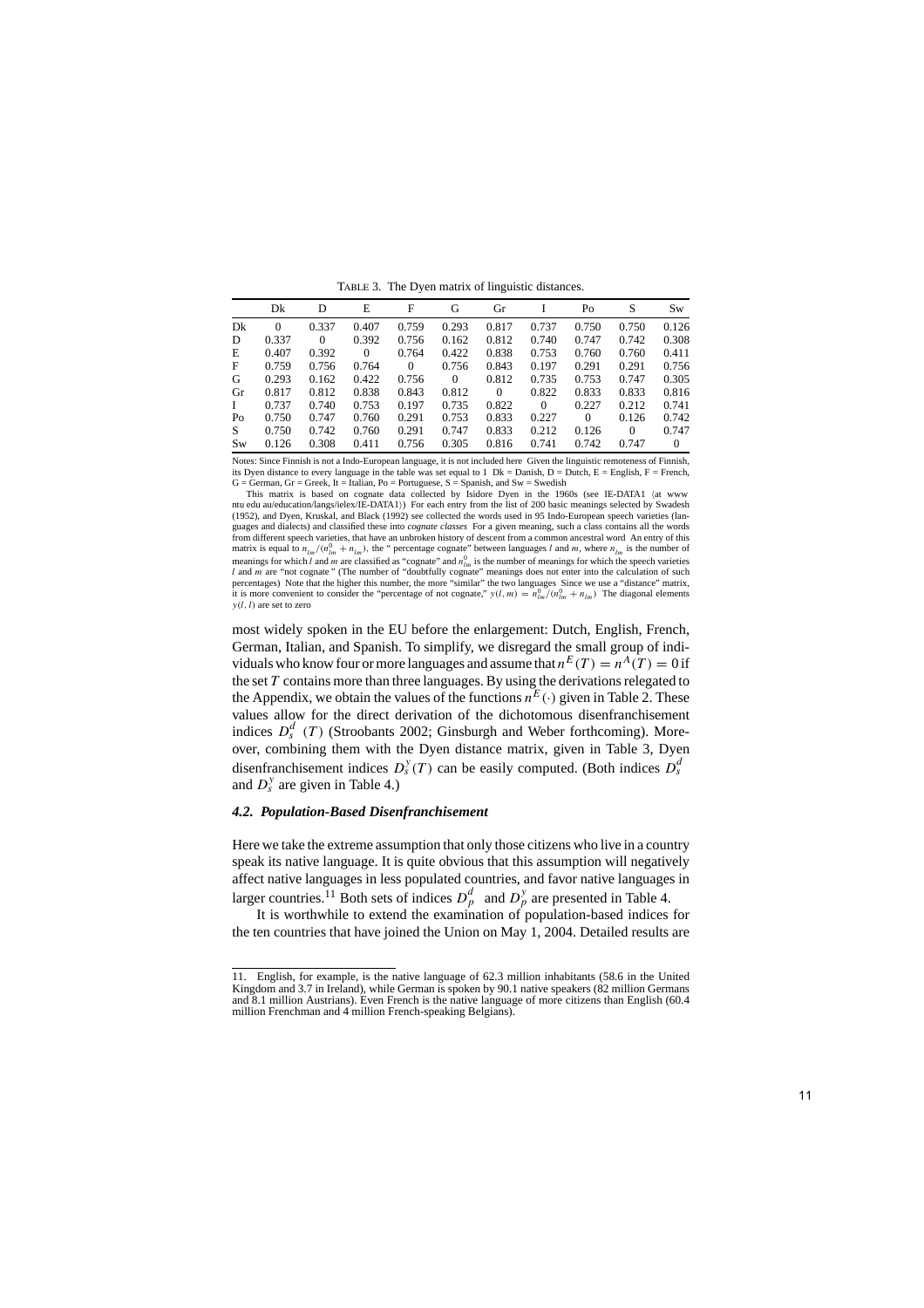|                                                                                                                        | $\hat{D_p}^y$  | stated and the search |  |                                               |  |                         |  |  |  |  |  | <b>ដ</b> ឧន្តន្ត#                                 |  | $\mathbf{5}$ |
|------------------------------------------------------------------------------------------------------------------------|----------------|-----------------------|--|-----------------------------------------------|--|-------------------------|--|--|--|--|--|---------------------------------------------------|--|--------------|
|                                                                                                                        | $D_p^d$        |                       |  | 88888888888958                                |  |                         |  |  |  |  |  | 888952                                            |  | ਚ            |
|                                                                                                                        | $D_s^\nu$      |                       |  | nnghaannanamaan                               |  |                         |  |  |  |  |  | $\infty$ $\cong$ $\cong$ $\cong$ $\cong$ $\infty$ |  | 7.5          |
|                                                                                                                        | $D^a_s$        |                       |  | \$\$\$\$\$\$\$\$\$\$\$\$\$                    |  |                         |  |  |  |  |  | ຂສສູຂປະ                                           |  | 16.5         |
| TABLE 4. Dichotomous and Dyen disenfranchisement indices in EU15 for 1, 2, 3, 4, 5, and 6 languages in $\mathcal{L}$ . | anguages       |                       |  |                                               |  |                         |  |  |  |  |  |                                                   |  | EGFISD       |
|                                                                                                                        | $D_p^y$        |                       |  |                                               |  |                         |  |  |  |  |  |                                                   |  |              |
|                                                                                                                        | $D_p^d$        |                       |  | <u>ទីទីនីទីនីទីនីទីនីទីដូនីដូនីនីនីទីនីទី</u> |  |                         |  |  |  |  |  |                                                   |  |              |
|                                                                                                                        | $D_s^{\nu}$    |                       |  |                                               |  |                         |  |  |  |  |  |                                                   |  |              |
|                                                                                                                        | $D^d_{\rm s}$  |                       |  |                                               |  |                         |  |  |  |  |  |                                                   |  |              |
|                                                                                                                        | anguages       |                       |  | 준절及증量윤余용응응뢌뿡끙뙁용중동동청                           |  |                         |  |  |  |  |  |                                                   |  |              |
|                                                                                                                        | $D_p^{\gamma}$ | 882252                |  |                                               |  | ទីឧទ្ធខ្ចុដ្ឋ និងនិន្នន |  |  |  |  |  |                                                   |  |              |
|                                                                                                                        | $D_p^d$        |                       |  | <u> 금융담음동</u> 음                               |  | ងន័យសន្លន់ដូចដូចមិននិង  |  |  |  |  |  |                                                   |  |              |
|                                                                                                                        | $D_s^\gamma$   | garaga                |  |                                               |  | saaaannawaanaann        |  |  |  |  |  |                                                   |  |              |
|                                                                                                                        | $D^a_s$        |                       |  | ទីដូងដូងដូ                                    |  | AHSRESSSSSARSSS         |  |  |  |  |  |                                                   |  |              |
|                                                                                                                        | anguages       |                       |  | $BCDH - 0D$                                   |  | RHEXBGGGGEKE¤08         |  |  |  |  |  |                                                   |  |              |

| ı                |
|------------------|
|                  |
|                  |
|                  |
|                  |
|                  |
| ١                |
|                  |
| Ï<br>֠           |
|                  |
|                  |
| I<br>I           |
| I<br>l           |
|                  |
|                  |
| í<br>b<br>I<br>١ |
| ı                |
| ı                |
|                  |
|                  |
|                  |
|                  |
| I<br>l           |
| l                |
| í<br>J           |
|                  |
|                  |
| I                |
|                  |
|                  |
|                  |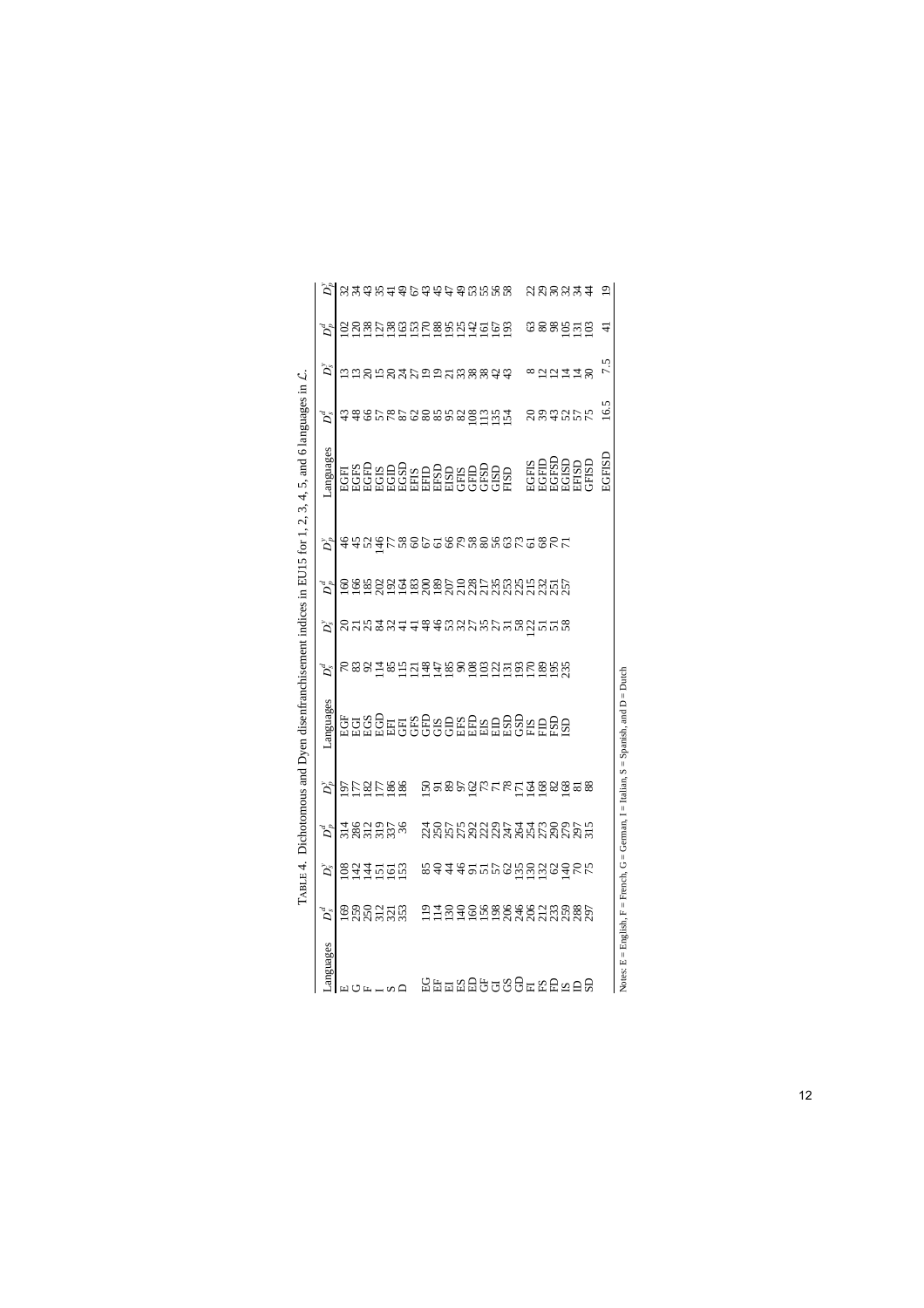| Languages | $D_p^d$ | $D_p^y$ | Languages  | $D_p^d$ | $D_p^y$ | Languages     | $D_p^d$ | $D_p^y$ |
|-----------|---------|---------|------------|---------|---------|---------------|---------|---------|
| E         | 377     | 245     | <b>EGF</b> | 223     | 94      | <b>EGFI</b>   | 165     | 79      |
| G         | 349     | 224     | EGI        | 229     | 92      | <b>EGFS</b>   | 183     | 81      |
| F         | 375     | 224     | <b>EGS</b> | 248     | 100     | <b>EGFD</b>   | 201     | 90      |
| I         | 382     | 225     | EGD        | 265     | 194     | <b>EGIS</b>   | 190     | 82      |
| S         | 400     | 235     | EFI        | 255     | 125     | <b>EGID</b>   | 201     | 89      |
| D         | 424     | 235     | <b>EFS</b> | 273     | 127     | <b>EGSD</b>   | 226     | 96      |
|           |         |         | EFD        | 291     | 106     | <b>EFIS</b>   | 216     | 115     |
| EG        | 287     | 198     | <b>EIS</b> | 280     | 128     | <b>EFID</b>   | 233     | 91      |
| EF        | 313     | 140     | EID        | 297     | 104     | <b>EFSD</b>   | 251     | 93      |
| EI        | 319     | 138     | <b>ESD</b> | 316     | 112     | <b>EISD</b>   | 258     | 95      |
| ES        | 338     | 145     | GFI        | 227     | 106     | <b>GFIS</b>   | 188     | 96      |
| ED        | 355     | 210     | <b>GFS</b> | 245     | 108     | <b>GFID</b>   | 205     | 100     |
| GF        | 285     | 120     | <b>GFD</b> | 263     | 115     | <b>GFSD</b>   | 223     | 102     |
| GI        | 292     | 118     | <b>GIS</b> | 252     | 109     | <b>GISD</b>   | 230     | 104     |
| GS        | 310     | 126     | <b>GID</b> | 270     | 113     | <b>FISD</b>   | 256     | 106     |
| GD        | 327     | 218     | <b>GSD</b> | 288     | 121     |               |         |         |
| FI        | 317     | 212     | <b>FIS</b> | 278     | 109     | <b>EGFIS</b>  | 126     | 70      |
| FS        | 336     | 217     | <b>FID</b> | 295     | 116     | <b>EGFID</b>  | 143     | 76      |
| FD        | 353     | 131     | <b>FSD</b> | 314     | 118     | <b>EGFSD</b>  | 161     | 78      |
| IS        | 342     | 216     | ISD        | 320     | 119     | <b>EGISD</b>  | 168     | 79      |
| ID        | 360     | 129     |            |         |         | <b>EFISD</b>  | 194     | 82      |
| SD        | 378     | 136     |            |         |         | <b>GFISD</b>  | 166     | 91      |
|           |         |         |            |         |         | <b>EGFISD</b> | 104     | 66      |

Table 5. Dichotomous and Dyen population-based disenfranchisement indices in EU 25, for 1, 2, 3, 4, 5, and 6 languages in  $\mathcal{L}$ .

Notes:  $E =$  English,  $F =$  French,  $G =$  German,  $I =$  Italian,  $S =$  Spanish, and  $D =$  Dutch

provided in Table 5. German comes out as optimal choice if only one language is retained, but English and Italian are very close competitors. For three languages, the choice English–French–German is again optimal (or second-best), though the triples English–German–Italian or French–German–Italian are close substitutes.

# **5. Optimal Choices of Official Languages: Empirical Analysis and Discussion**

Since for given number of official languages *k*, given value of society's sensitivity to disenfranchisement  $\alpha$ , and its degree of the language interpreting regime  $\beta$ , the solutions of the minimization problem (1) depend on disenfranchisement indices only, we can derive optimal sets  $T_k^{\Gamma}$  in Table 6 by using the data from Table 4. It turns out that survey-based dichotomous and Dyen first-best choices coincide. English is obvious if society restricts its choice to a single official language. If two languages are chosen, then the second language should be reasonably distant from the first and known by a reasonably large number of nonnatives. Therefore English–French is also an obvious choice, though Italian and Spanish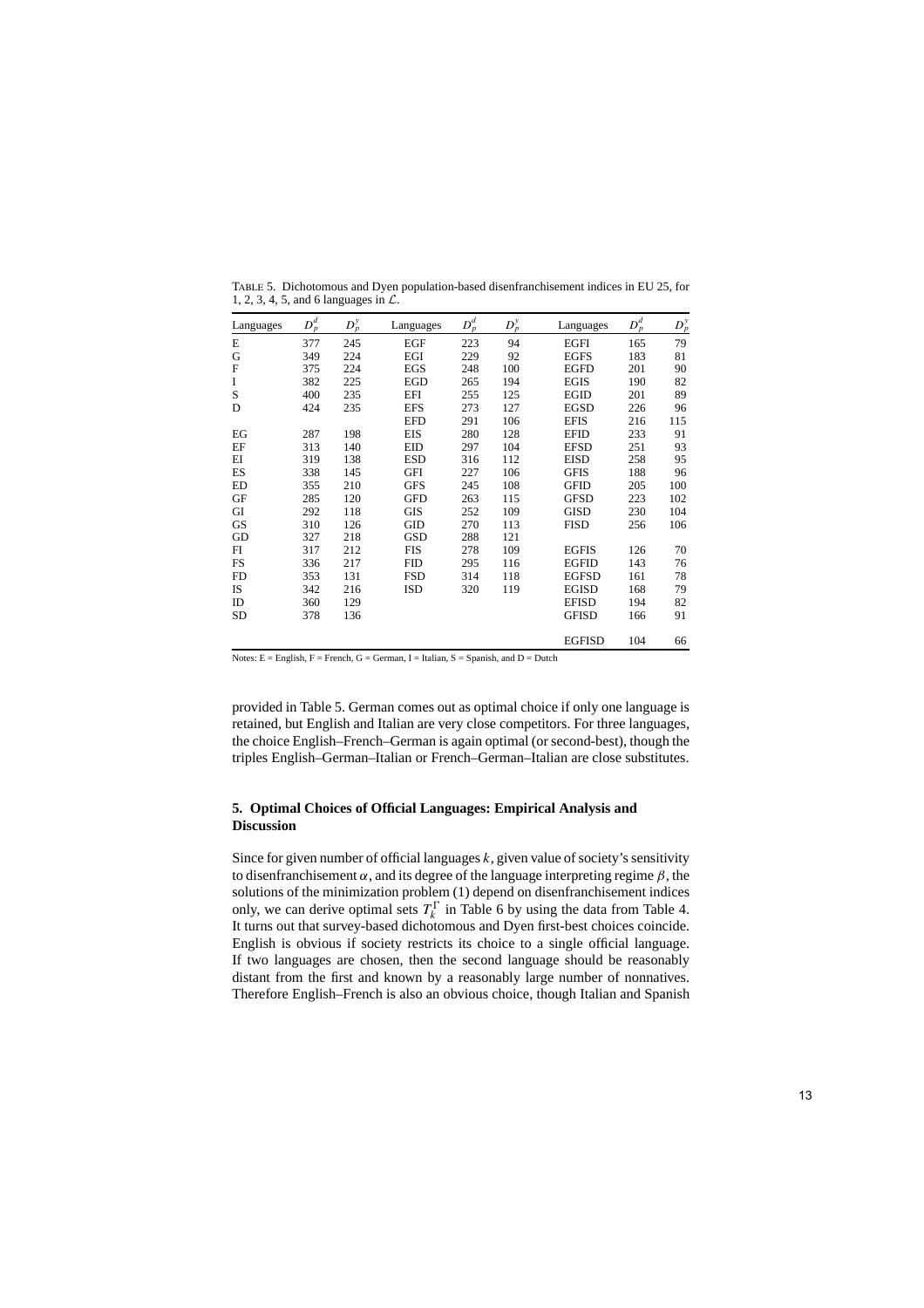|                              | Number of languages |           |                   |                    |                          |                     |  |  |  |  |
|------------------------------|---------------------|-----------|-------------------|--------------------|--------------------------|---------------------|--|--|--|--|
|                              | One                 | Two       | Three             | Four               | Five                     | <b>Six</b>          |  |  |  |  |
| First best choices           |                     |           |                   |                    |                          |                     |  |  |  |  |
| Dichotomous survey-based     | E<br>169            | EF<br>114 | <b>EFG</b><br>70  | <b>EFGI</b><br>43  | <b>EFGIS</b><br>20       | <b>EFGISD</b><br>16 |  |  |  |  |
| Dyen survey-based            | Е<br>108            | EF<br>40  | EFG<br>20         | $EFGI^*$<br>13     | <b>EFGIS</b><br>8        | <b>EFGISD</b><br>7  |  |  |  |  |
| Dichotomous population-based | G<br>286            | GF<br>222 | <b>EFG</b><br>160 | <b>EFGI</b><br>102 | <b>EFGIS</b><br>63       | <b>EFGISD</b><br>41 |  |  |  |  |
| Dyen population-based        | T<br>177            | GI<br>71  | EGI<br>45         | <b>EFGI</b><br>32  | <b>EFGIS</b><br>22       | <b>EFGISD</b><br>19 |  |  |  |  |
| Second best choices          |                     |           |                   |                    |                          |                     |  |  |  |  |
| Dichotomous survey-based     | F<br>250            | EG<br>119 | EGI<br>83         | <b>EGFS</b><br>48  | <b>EGFID</b><br>39       |                     |  |  |  |  |
| Dyen survey-based            | G<br>142            | EI<br>41  | EGI<br>21         | <b>EGIS</b><br>15  | EGFID <sup>†</sup><br>13 |                     |  |  |  |  |
| Dichotomous population-based | F<br>312            | EG<br>224 | FGI<br>164        | <b>EGFS</b><br>120 | <b>EGFID</b><br>80       |                     |  |  |  |  |
| Dyen population-based        | G<br>182            | FG<br>73  | <b>EFG</b><br>46  | <b>EFGS</b><br>34  | <b>EFGID</b><br>29       |                     |  |  |  |  |

Table 6. Optimal languages sets in EU15.

Notes: <sup>∗</sup>Ties with EFGS †Ties with EGSFD

come close to French. The successive optimal choices (if society opts to go to three, four, five, and six languages) oscillate between a Germanic and a Latin language. For three, German is added, then Italian (or Spanish, which ties with Italian), then Spanish (or Italian), not because of their linguistic proximity, but because they are spoken by more citizens than Dutch, and finally, Dutch. It is also interesting to examine second-best choice sets, i.e., those with the second-lowest values of the indices. Under dichotomous disenfranchisement, the pairs English– French and English–German are very close. The Dyen index makes the choices English–French, English–Italian, and English–Spanish almost identical; and so are the triples English–French–German, English–Italian–German and English– Spanish–German.

As expected, population-based optimal sets are different. Indeed, English loses its lead, since German and French are spoken by more natives than English, and Italian and Spanish are linguistically closer than English and German.<sup>12</sup> However, if the Union settles for three working languages, English, French, and German are the first-best choices according to three criteria, and is second-best according to the Dyen population-based criterion. Note, however, that French

<sup>12.</sup> The Dyen distance between Italian and Spanish is 0.212, while it is 0.422 between English and German. See Table 3.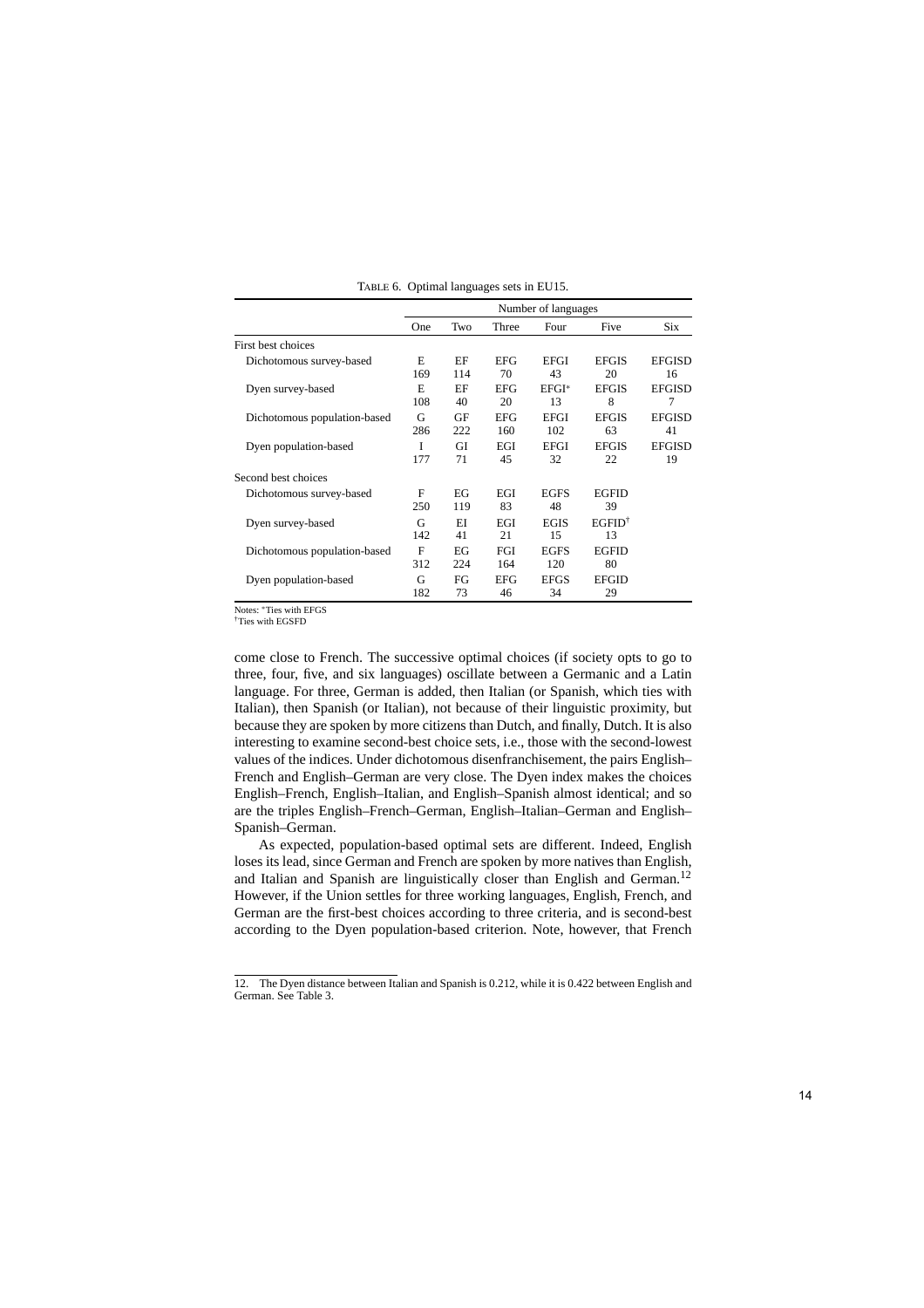

Figure 1. Survey-based dichotomous optimal sets: E.U. 15.

could be replaced by Italian or Spanish without substantially altering the level of disenfranchisement.<sup>13</sup>

English–French–German is the group of languages that the European Commission uses currently (though German is used to a lesser extent), and these will probably be the pivotal languages, to which and from which other languages will be translated. Our results show that this is indeed the optimal choice. Since Spanish is widely spoken in some regions outside of the EU, it could, for that reason, serve as a serious alternative to French, even though French is optimal within the European Union.<sup>14</sup> This shows that when distances between languages are accounted for, the balance shifts towards Latin languages, providing a strong argument against English as a unique lingua franca.

Figures 1–6 illustrate the sets of optimal languages  $T^d$  ( $\alpha$ ,  $\beta$ ) and  $T^y(\alpha, \beta)$ , respectively, for all values of *α* and *β*. The darkest area in the left of each figure represents the pairs *(α, β)*, for which only one language (English) is chosen as

<sup>13.</sup> The results would remain almost the same if we consider the EU after the enlargement. The only difference is that instead of Italian and German being first and second best single choices according to the Dyen-population index before the enlargement, German and French lead the way.

<sup>14.</sup> French is used worldwide by 169 million people, Italian, by 70 million, and Spanish by 450 million. For Spanish see Dalby (2002, p. 31). For French, which is also the lingua franca in most West African countries, see http://www.france.diplomatie.fr/francophonie/francais/ carte.html), the web site of the French diplomatic service. Dalby's estimate  $(p, 31)$  is somewhat lower (130 million people "use French"). For Italian, the number comes from (http://www. ethnologue.com/show language.asp?code=ITN) (or DUT).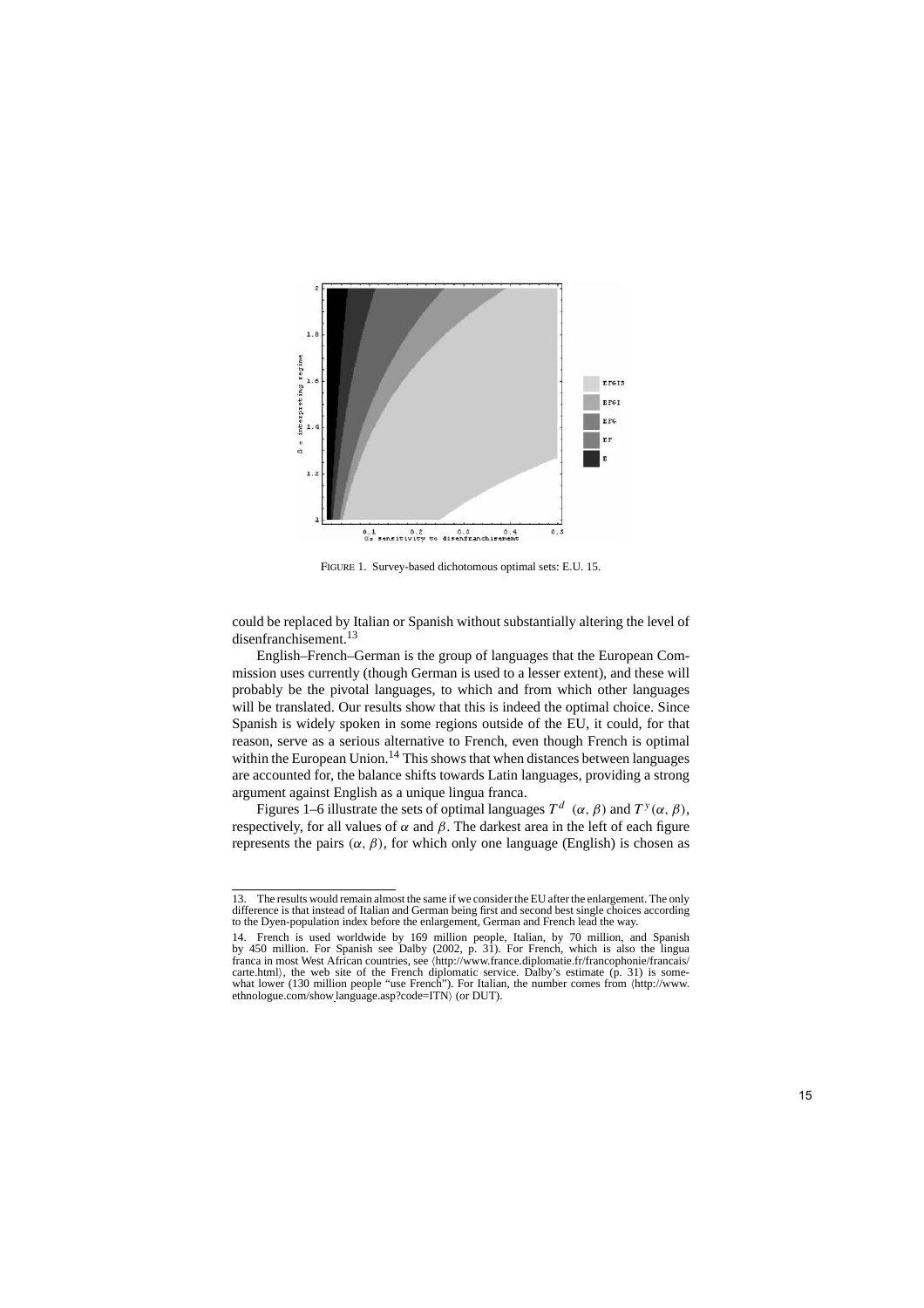

Figure 2. Survey-based Dyen optimal sets: E.U. 15.

the official language. The next areas to the right represent the sets of  $(\alpha, \beta)$ values for which two, three, four, or five languages are optimal according to the criterion considered. Finally, in the white area, all six languages are needed. As the figures show, sensitivity to disenfranchisement  $(\alpha)$  has to be very low in order



Figure 3. Population-based dichotomous optimal sets: E.U. 15.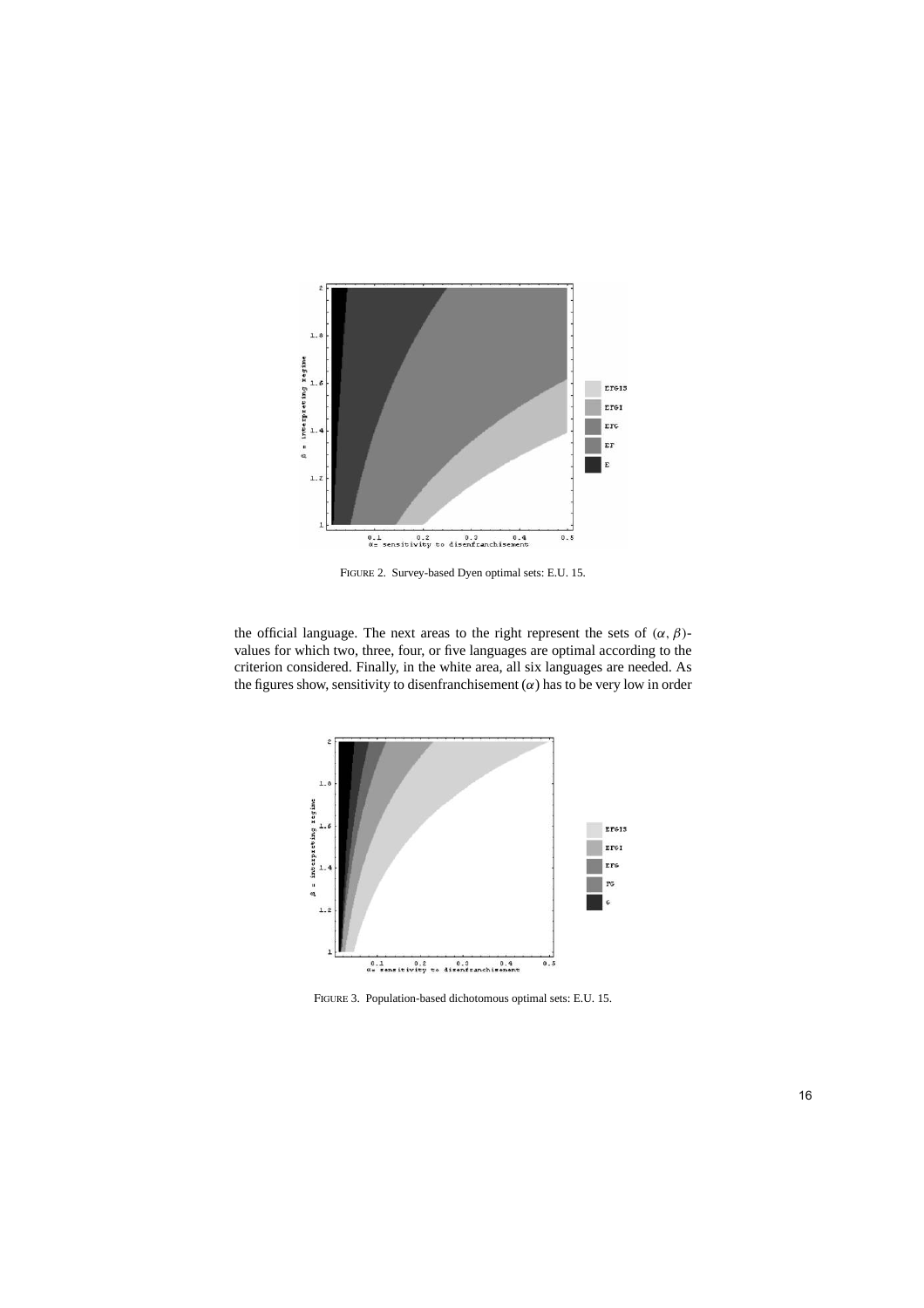

Figure 4. Population-based Dyen optimal sets: E.U. 15.

to sustain a unique official language for all types of interpreting regimes (*β*). In general, the set of optimal languages expands under higher values of sensitivity to disenfranchisement and shrinks under a higher degree of comprehensiveness of the language regime.



Figure 5. Population-based dichotomous optimal sets: E.U. 25.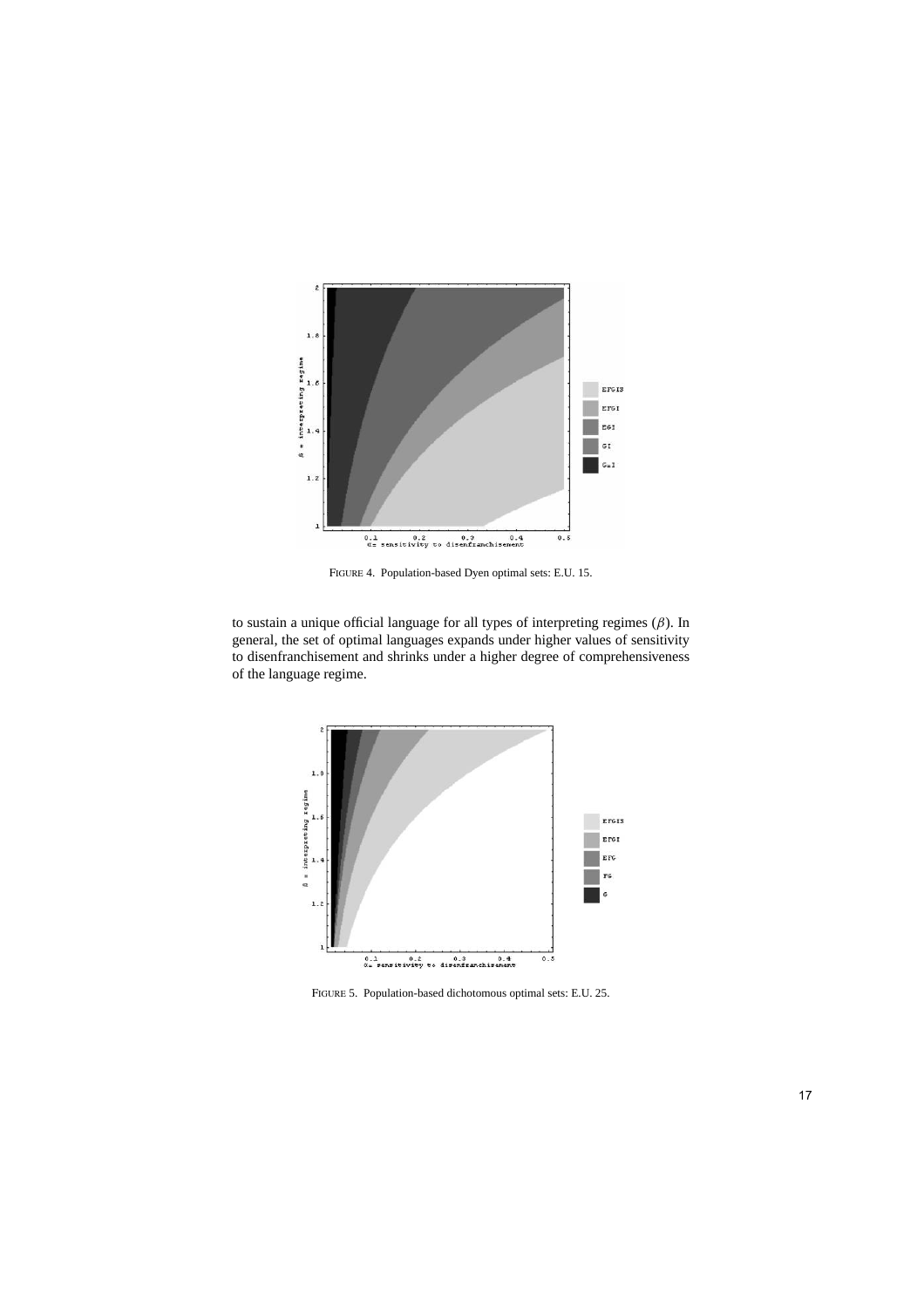

Figure 6. Population-based Dyen optimal sets: E.U. 25.

### **6. Conclusions**

Our results show that it could be unwise to select English only as the working language, not only because it is not always optimal, but also because it is optimal only for very small values of the coefficient that represents sensitivity to disenfranchisement. What is remarkable, however, is that whatever index is chosen, the best choice of three languages is English, French, and German, though Italian could be a very reasonable substitute to French. This is so for the EU before and after the 2004 enlargement. Spanish is obviously not a good choice within the EU if no account is taken of Mexico and Latin America, and the growing importance of Spanish in the South and Western United States. It may therefore be reasonable for the EU to adopt four working languages, three of which (English, French, and German) for general use, while Spanish is added for its importance in the rest of the world.

# **Appendix**

The following useful result allows us to derive the values  $n<sup>E</sup>(T)$  from those of  $n^A(T)$ .

PROPOSITION 3. *For every*  $T \subset \mathcal{L}$  *we have* 

$$
n^{E}(T) = n^{A}(T) - \sum_{k=1}^{L-|T|} \sum_{S \in \mathcal{L}_{|T|+k}^{T}} (-1)^{k} n^{A}(S)
$$
 (A.1)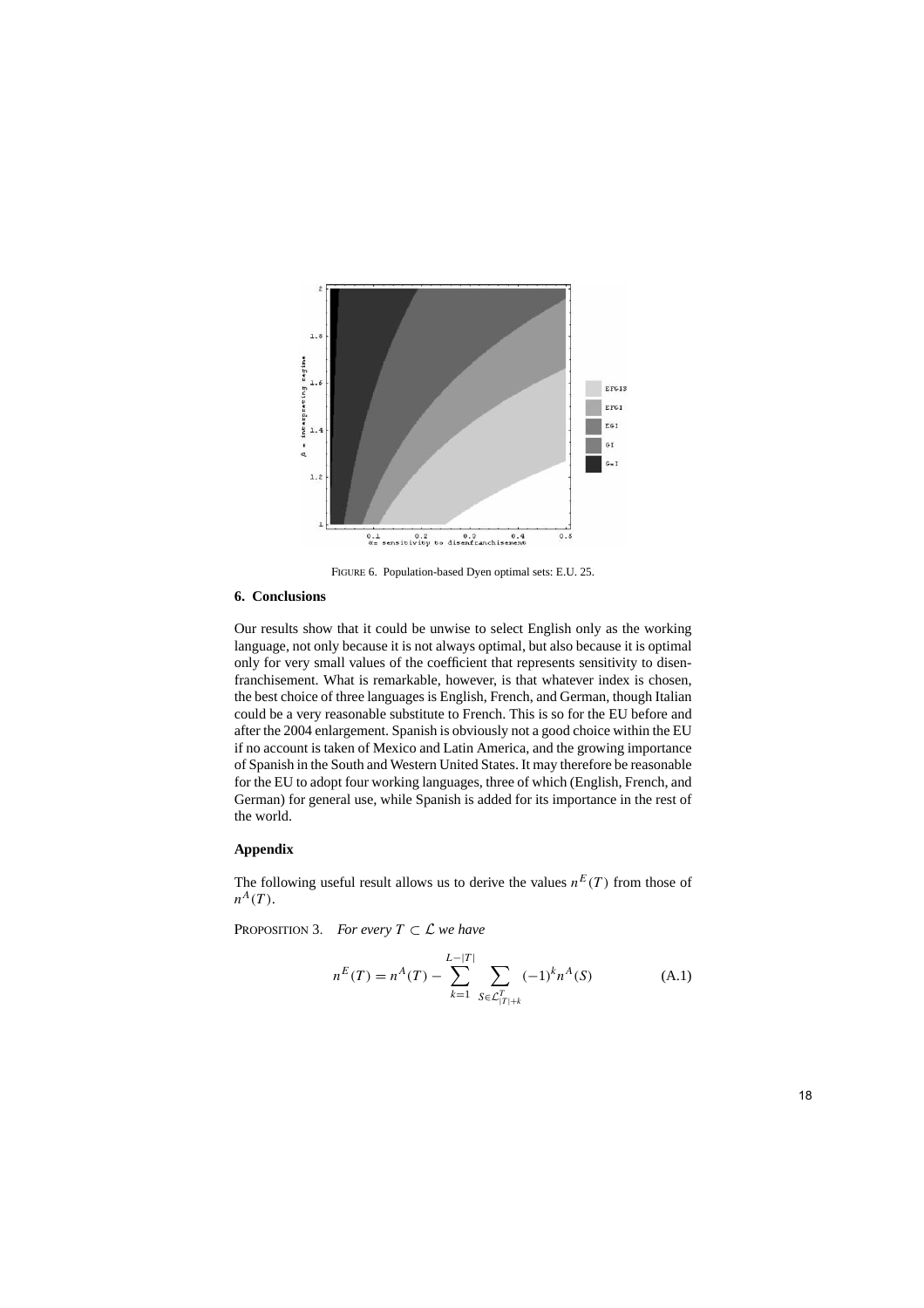*where for every integer*  $k$ ,  $|T| \leq k \leq L$ ,  $\mathcal{L}_k^T$  *denotes the set of all subsets of*  $\mathcal{L}$ *that consist of k elements and contain the set T .*

*Proof.* Let individual *i* be such that there is a set  $S \in \mathcal{L}_{|T|+k}^T$  such that  $S \subset P(i)$ . If  $k = 0$  then *i* is included once on both sides of equation  $(A,1)$ . If  $k > 0$ , then *i* does not appear on the left side of (A.1), but is included  $(1 - {k \choose 1} + {k \choose 2} - \cdots + (-1)^k {k \choose k}$ times<sup>15</sup> which completes the proof of the proposition.

Since we ignore those individuals who speak at least four languages, equation (A.1) implies that for every *i*,  $j, k \in \mathcal{L}$ 

$$
n^{E}(\{i\}) = n^{A}(\{i\}) - \sum_{T \in \mathcal{L}_{2}^{[i]}} n^{A}(T) + \sum_{T \in \mathcal{L}_{3}^{[i]}} n^{A}(T),
$$

$$
n^{E}(\{i, j\}) = n^{A}(\{i, j\}) - \sum_{T \in \mathcal{L}_{3}^{[i,j]}} n^{A}(T),
$$

$$
n^{E}(\{i, j, k\}) = n^{A}(\{i, j, k\}).
$$

The values  $n^E$  are presented in Table 2.

#### **References**

- Bretton, Henry (1976). "Political Science, Language, and Politics." In *Language and Politics*, edited by William M. O'Barr and Jean F. O'Barr. Mouton, The Hague.
- Cole, John and Francis Cole (1997). *A Geography of the European Union*, 2nd ed. Routledge, London.
- Council of the European Union (2002). "Use of Languages in the Council in the Context of an Enlarged Union." Report of the Presidency, document 15334/1/02 December 6, 2002.

Crystal, David (1997). *English as a Global Language*. Cambridge University Press.

Dalby, Andrew (2002). *Languages in Danger*. The Penguin Press.

De Swaan, Abram (1993). "The Evolving European Language System: A Theory of Communication Potential and Language Competition." *International Political Science Review*, 14(3), 241–255.

De Swaan, Abram (2001). *Words of the World*. Polity Press, Cambridge, UK.

- Dyen, Isidore, Joseph B. Kruskal, and Paul Black (1992). "An Indo-European Classification: A Lexicostatistical Experiment." *Transactions of the American Philosophical Society*, vol. 82, no. 5. American Philosophical Society, Philadelphia.
- European Union (2001). "Preparing for the Parliament of the Enlarged European Union." Report of the Secretary General, document PE 305.269/BUR/fin, adopted by the Bureau on September 3, 2001.
- Fettes, Mark (1991). "Europe's Babylon: Towards a Single European Language." *History of European Ideas*, 13, 201–202.
- Ginsburgh, Victor and Shlomo Weber (forthcoming). "Language Disenfranchisement in the European Union." *Journal of Common Market Studies*.

<sup>15.</sup> Given a set of cardinality *n*,  $\binom{n}{m}$  denotes the number of its *m*-element subsets, where  $m \le n$ .